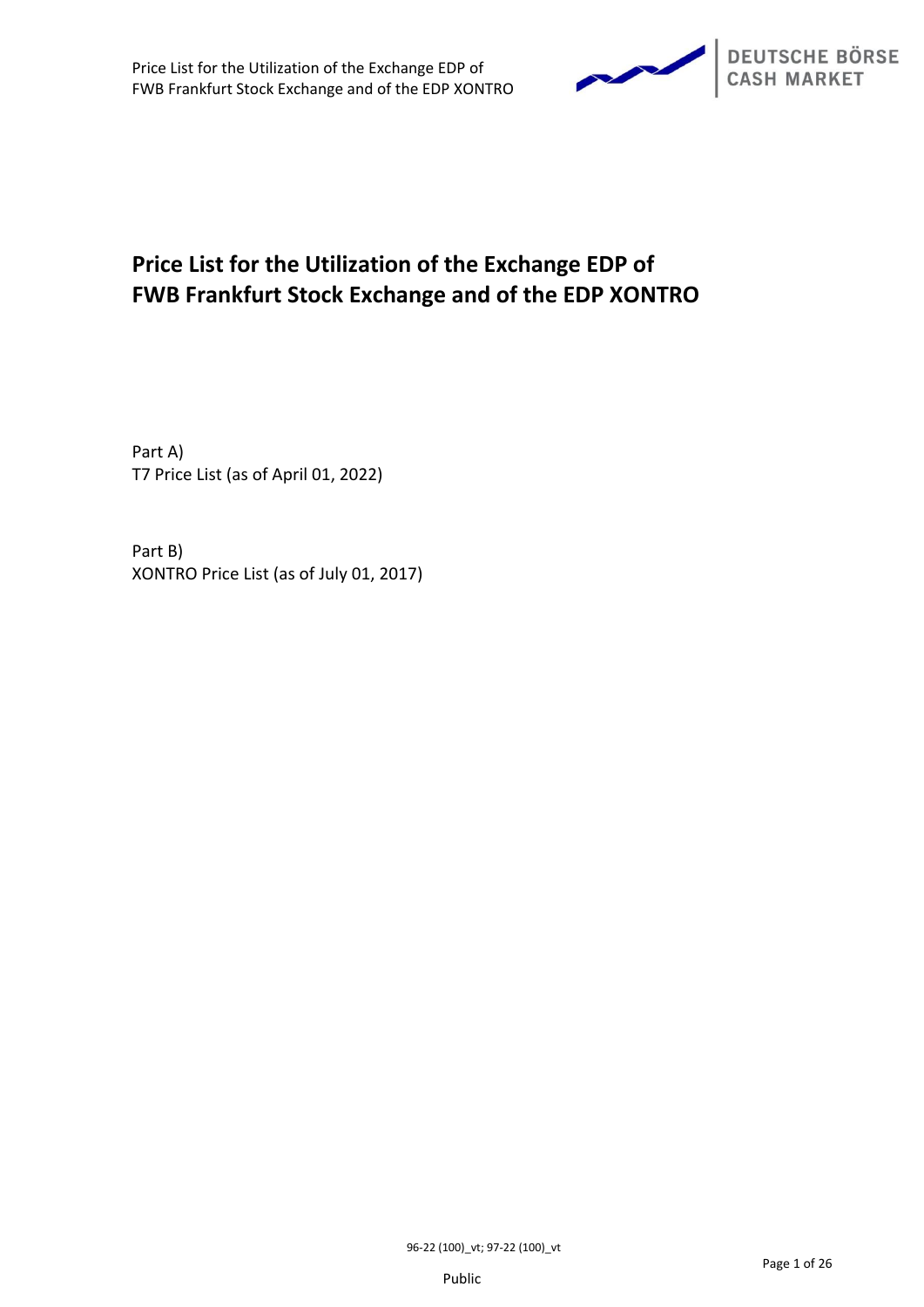

# Part A) T7 Price List

# **Table of Contents:**

| 1            |                                                                                            |
|--------------|--------------------------------------------------------------------------------------------|
| 1.1          |                                                                                            |
| 1.2          |                                                                                            |
| 1.3          |                                                                                            |
| 1.4          |                                                                                            |
| $\mathbf{2}$ |                                                                                            |
| 2.1          |                                                                                            |
| 2.2          | Executions at Exchange Trading Place "Xetra" - Market Identifier Code "XETR"  9            |
| 2.2.1        |                                                                                            |
| 2.2.1.1      |                                                                                            |
| 2.2.1.2      | Transaction Fees for Exchange Traded Funds and Exchange Traded Products  10                |
| 2.2.1.3      |                                                                                            |
| 2.2.1.4      |                                                                                            |
| 2.2.2        |                                                                                            |
| 2.2.2.1      |                                                                                            |
| 2.2.2.2      |                                                                                            |
| 2.2.2.3      |                                                                                            |
| 2.2.2.4      |                                                                                            |
| 2.2.2.5      | Price Request Functionality Xetra EnLight for On-Exchange Off-Book Trading 11              |
| 2.2.2.6      |                                                                                            |
| 2.2.3        |                                                                                            |
| 2.2.3.1      |                                                                                            |
| 2.2.3.2      |                                                                                            |
| 2.2.3.3      |                                                                                            |
| 2.2.3.4      |                                                                                            |
| 2.2.3.5      |                                                                                            |
| 2.2.4        |                                                                                            |
| 2.3          | Executions at Exchange Trading Place "Börse Frankfurt" - Market Identifier Code "XFRA"  15 |
| 2.3.1        |                                                                                            |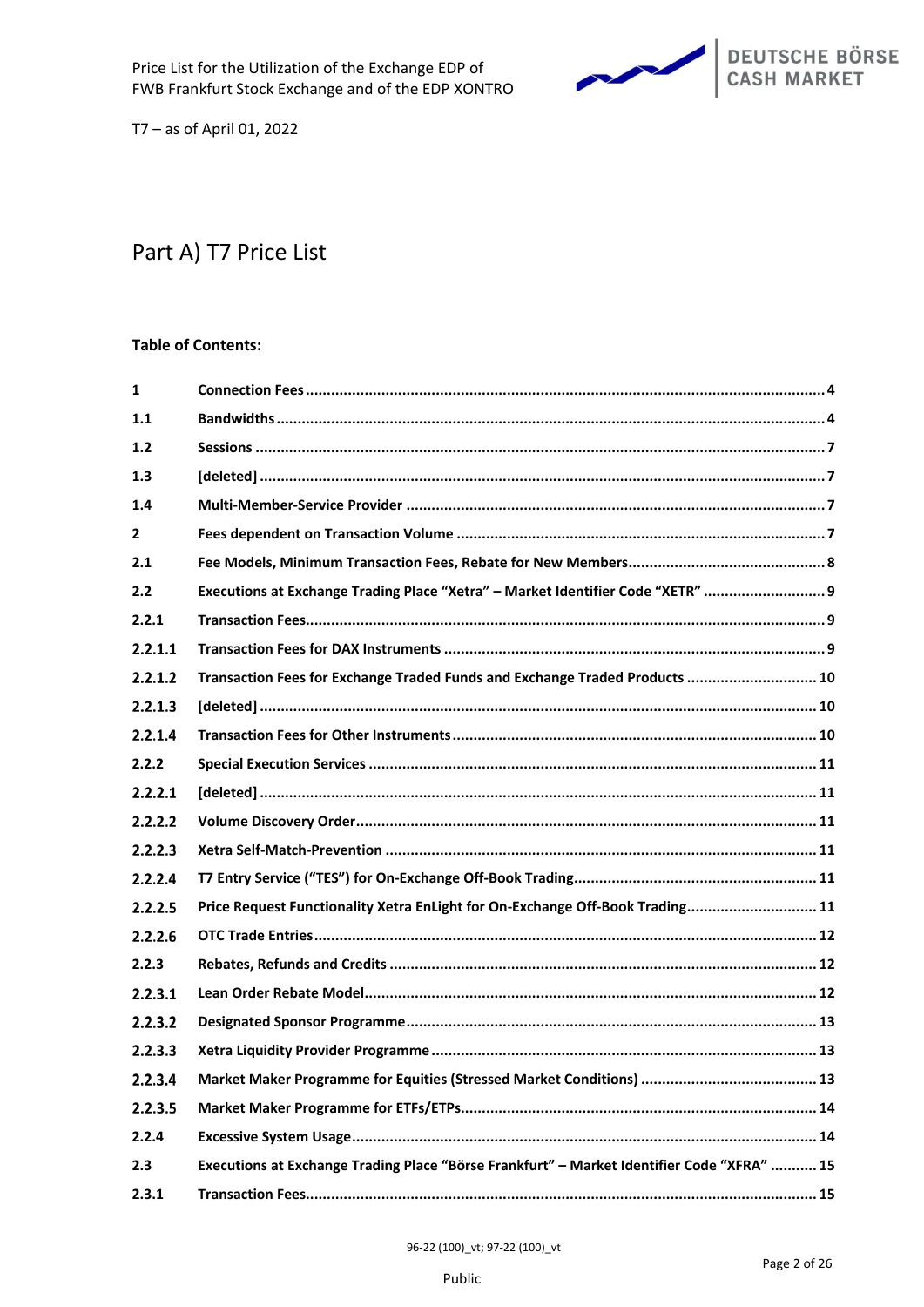

| Transaction Fees for Bonds quoted in Percent and Participation Certificates  16 |
|---------------------------------------------------------------------------------|
|                                                                                 |
|                                                                                 |
|                                                                                 |
| Trading Fees for Bonds quoted in Percent and Participation Certificates  17     |
|                                                                                 |
|                                                                                 |
|                                                                                 |
|                                                                                 |
|                                                                                 |
|                                                                                 |
|                                                                                 |
|                                                                                 |
|                                                                                 |
|                                                                                 |
|                                                                                 |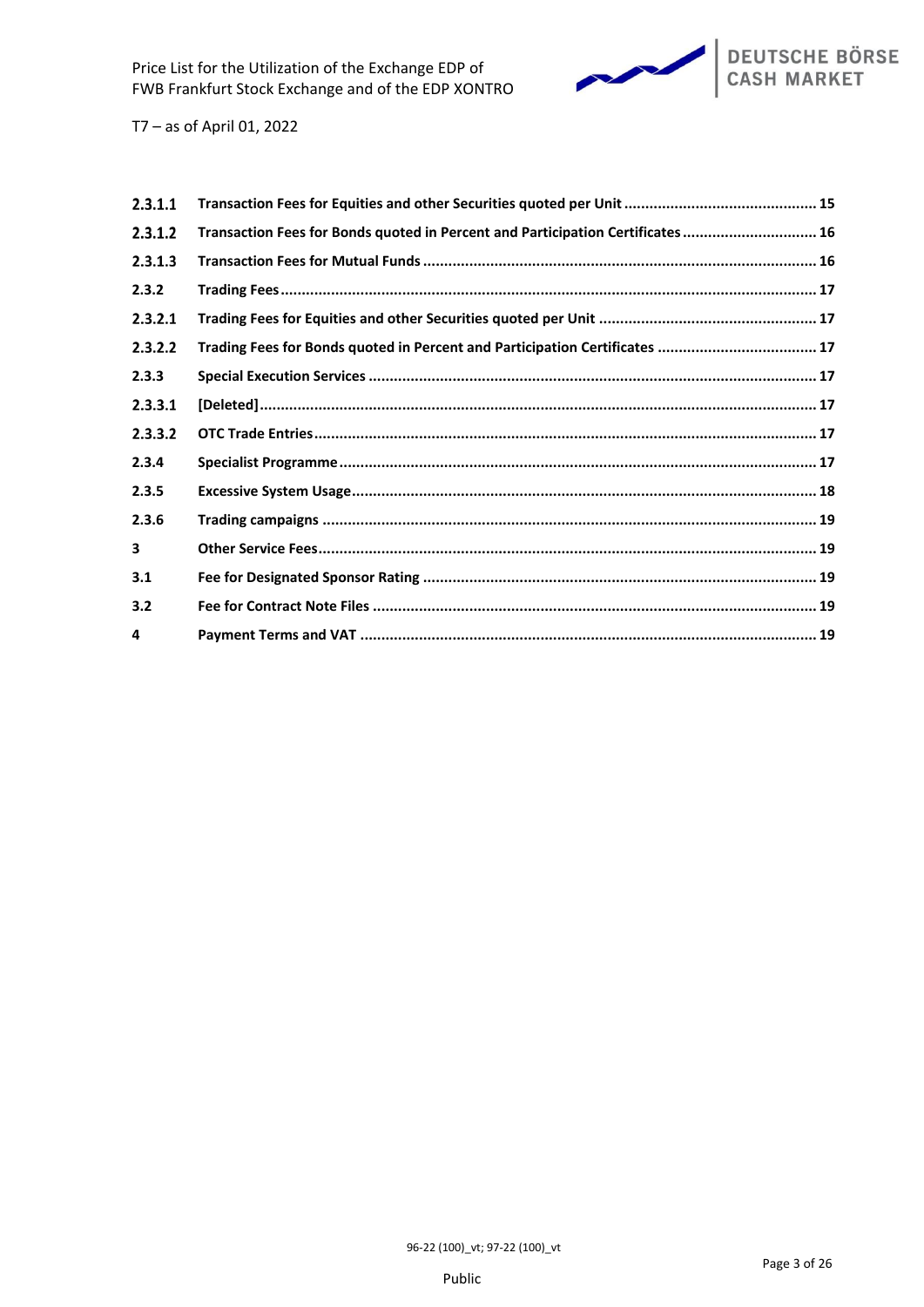

This Price List governs the fees charged by Deutsche Börse AG to Trading Members of the Frankfurt Stock Exchange (FWB®) and to providers of Multi-Member services for these Trading Members on the basis of the Connection Agreement and the Provider Connection Agreement for the services specified below. The respectively current version of the Price List forms an integral part of the Connection Agreement and the Provider Connection Agreement.

# <span id="page-3-0"></span>**1 Connection Fees**

Provision and termination of a connection component is offered without charges. Terminations are possible to the end of a month.

Monthly fees are charged for connection components which are implemented on the first day of the respective calendar month. This applies regardless of whether the Trading Member or Multi-Member-Service Provider has already used the connection or has made a functional test.

# **1.1 Bandwidths**

Connections mentioned in the following table allow Trading Members and Multi-Member-Service Providers access to the T7 trading system for the trading places Xetra and Börse Frankfurt.

DBAG provides co-location services with the below mentioned bandwidths. 10 Gbit/s is available in specific co-location rooms (Equinix) only.

|                                         |                              | Price (EUR / connection and month) |                          |                                                                   |               |                |
|-----------------------------------------|------------------------------|------------------------------------|--------------------------|-------------------------------------------------------------------|---------------|----------------|
| <b>Connection</b>                       | <b>Bandwidth</b><br>(Mbit/s) | <b>Co-Location</b><br>(Equinix)    | <b>Tier A</b>            | Leased Line in   Leased Line in   Leased Line in<br><b>Tier B</b> | <b>Tier C</b> | <b>iAccess</b> |
|                                         | up to 14                     | 1,500                              | 1,500                    | 1,500                                                             | 1,500         | 750            |
| <b>Multi-Interface</b><br>Channel (MIC) | 80                           | 3,000                              | 4,200                    | $\mathsf{R}$                                                      | $\mathsf{R}$  |                |
|                                         | 200                          | 4,000                              | 5,400                    | $\mathsf{R}$                                                      | $\mathsf{R}$  |                |
| <b>Co-Location 2.0:</b><br><b>EMDI</b>  | 10,000                       | 5,000                              | $\overline{\phantom{a}}$ |                                                                   | -             |                |

# **Table 1: Prices for bandwidths per connection and month**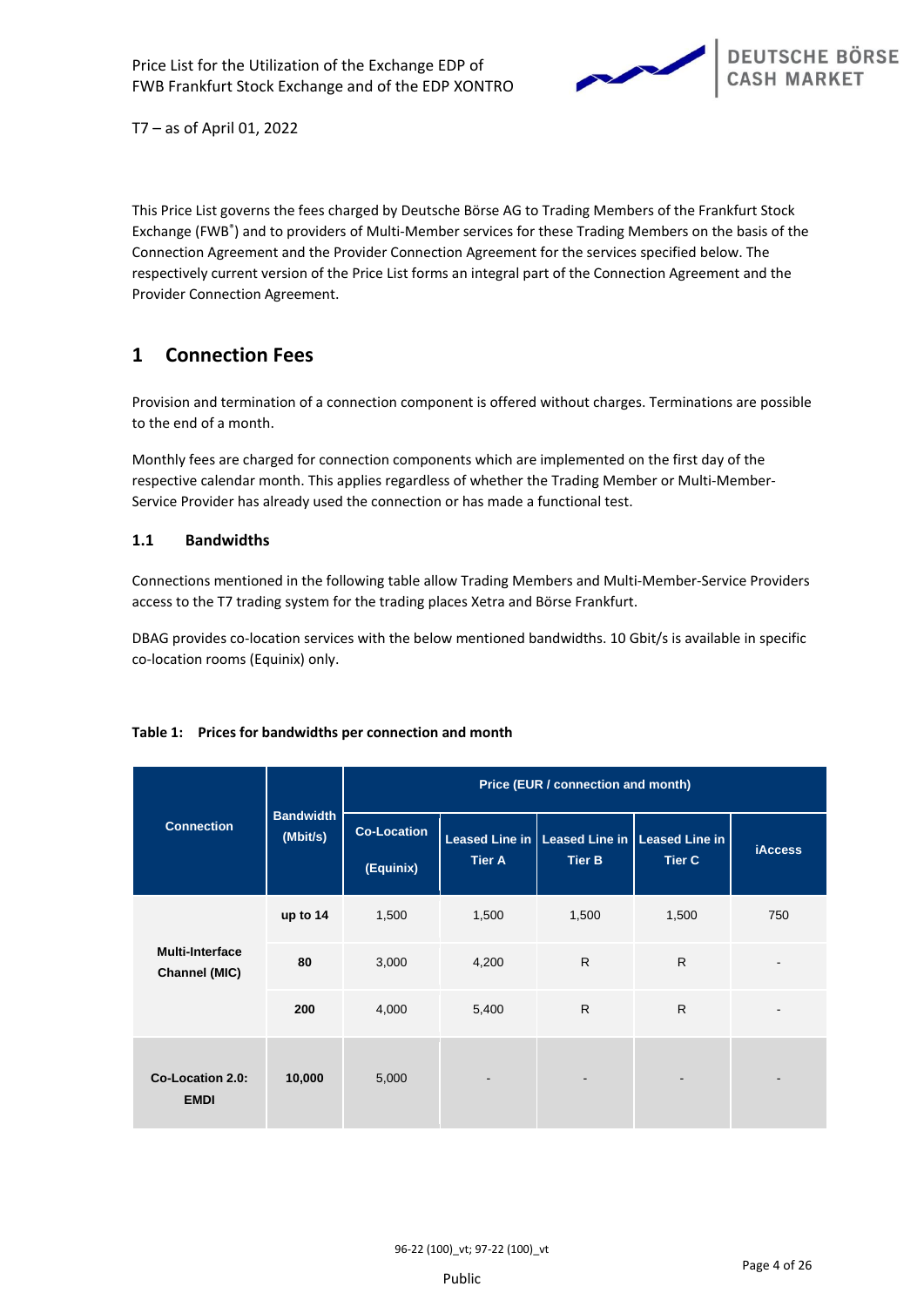

|                                                      |                              | Price (EUR / connection and month) |                                 |                                 |                                        |                |
|------------------------------------------------------|------------------------------|------------------------------------|---------------------------------|---------------------------------|----------------------------------------|----------------|
| <b>Connection</b>                                    | <b>Bandwidth</b><br>(Mbit/s) | <b>Co-Location</b><br>(Equinix)    | Leased Line in<br><b>Tier A</b> | Leased Line in<br><b>Tier B</b> | <b>Leased Line in</b><br><b>Tier C</b> | <b>iAccess</b> |
| <b>Co-Location 2.0:</b><br><b>EOBI</b>               | 10,000                       | 6,000                              |                                 |                                 |                                        |                |
| Co-Location 2.0:<br><b>EMDI and EOBI</b>             | 10,000                       | 7,000                              |                                 |                                 |                                        |                |
| Co-Location 2.0:<br><b>Transactions ETI</b>          | 10,000                       | 5,000                              | $\blacksquare$                  | $\blacksquare$                  | $\blacksquare$                         |                |
|                                                      | $\mathbf{1}$                 | 40                                 | 60                              | 100                             | 110                                    |                |
| <b>GUI-Channel</b>                                   | 3                            | 110                                | 170                             | 300                             | 340                                    |                |
| (in combination<br>with MIC)                         | 10                           | 380                                | 600                             | 1,000                           | 1,100                                  |                |
|                                                      | 40                           | 1,500                              | 2,300                           | $\mathsf{R}$                    | $\mathsf R$                            |                |
| GUI<br>via Internet per<br>exchange trading<br>place | n/a                          | $500^{X1}$                         |                                 |                                 |                                        |                |
| <b>GUI-Channel</b>                                   | $\overline{7}$               |                                    | 1,500                           | 1,500                           | 1,500                                  |                |
| (without MIC)                                        | 40                           |                                    | 2,300                           | $\mathsf{R}$                    | R                                      |                |

|                | <b>Bandwidth of used</b>     | Price (EUR / installation and month)   |                                         |                                          |  |
|----------------|------------------------------|----------------------------------------|-----------------------------------------|------------------------------------------|--|
| <b>Service</b> | <b>Installation (Mbit/s)</b> | Up to $2$<br><b>ETI / FIX Sessions</b> | $3$ to $6$<br><b>ETI / FIX Sessions</b> | More than 6<br><b>ETI / FIX Sessions</b> |  |
|                | up to $14$                   | 0                                      | 250                                     | 500                                      |  |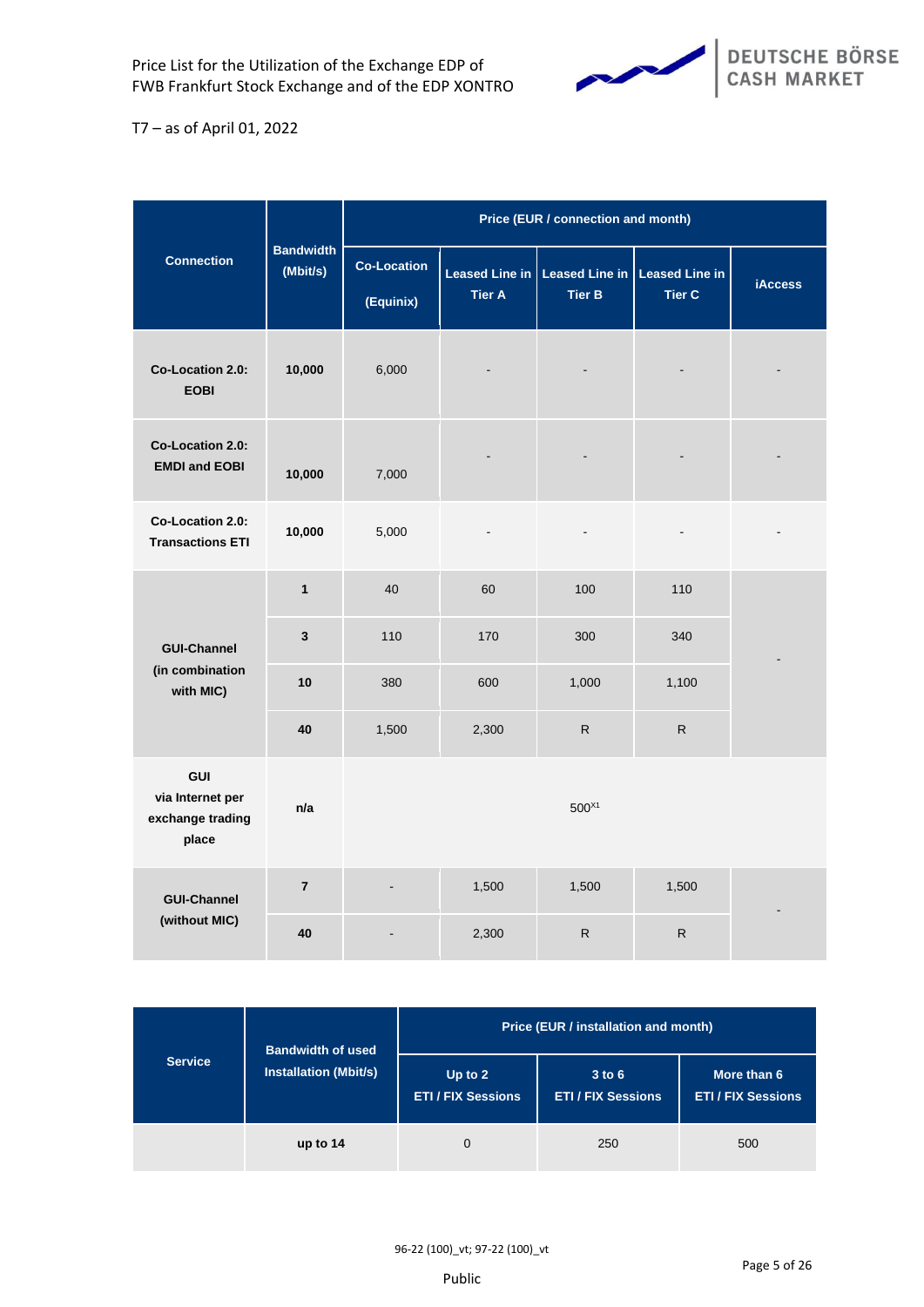

| <b>Connection to via</b><br><b>Multi-Member-</b>                                     | 80-200 | 250 | 500   | 1,000 |
|--------------------------------------------------------------------------------------|--------|-----|-------|-------|
| <b>Service Provider</b><br>to the exchange<br>trading place<br>"Xetra" <sup>X2</sup> | 10,000 | 500 | 1,000 | 2,000 |

| Legend                          |                                                                                                                                                                                                                                                                                                                                                                                                                                                                                                                                                                                                                                                                                                     |
|---------------------------------|-----------------------------------------------------------------------------------------------------------------------------------------------------------------------------------------------------------------------------------------------------------------------------------------------------------------------------------------------------------------------------------------------------------------------------------------------------------------------------------------------------------------------------------------------------------------------------------------------------------------------------------------------------------------------------------------------------|
| <b>Tier A</b>                   | Metro areas of Amsterdam, Frankfurt, London, Milan, Paris and Zurich                                                                                                                                                                                                                                                                                                                                                                                                                                                                                                                                                                                                                                |
| <b>Tier B</b>                   | Austria, France, Germany, Netherlands, Switzerland and UK                                                                                                                                                                                                                                                                                                                                                                                                                                                                                                                                                                                                                                           |
| <b>Tier C</b>                   | Belgium, Denmark, Finland, Ireland, Italy, Luxembourg, Portugal, Spain and Sweden                                                                                                                                                                                                                                                                                                                                                                                                                                                                                                                                                                                                                   |
| R and other<br><b>locations</b> | High-bandwidth MIC (80 Mbit/s, 200 Mbit/s) and GUI Channel in other locations available upon request<br>(connection fee will be at least Tier A).                                                                                                                                                                                                                                                                                                                                                                                                                                                                                                                                                   |
| X <sub>1</sub>                  | GUI via Internet is free of charge for participants with a MIC, a GUI-Channel, a 10 Gbit/s connection in<br>Co-Location or if a connection via a Multi-Member-Service Provider is used.                                                                                                                                                                                                                                                                                                                                                                                                                                                                                                             |
| X <sub>2</sub>                  | The Trading Member is charged a fee for each installation of a Multi-Member-Service-Provider that can<br>be used with registered ETI or FIX trading sessions for the exchange trading place "Xetra". The fee is<br>determined by the provided bandwidth and the number of ETI and FIX trading sessions registered per<br>installation for the exchange trading place "Xetra". If the Trading Member already pays fees for MICs,<br>GUI-Channels and connections in Co-Location then no fees up to this amount will be charged for<br>connecting via Multi-Member-Service Providers. The connection via a Multi-Member-Service Provider<br>which is an affiliated company is exempted from this fee. |
| <b>Remarks</b>                  | 10 Gbit/s connections are available in specific Co-Location (Equinix) rooms only.                                                                                                                                                                                                                                                                                                                                                                                                                                                                                                                                                                                                                   |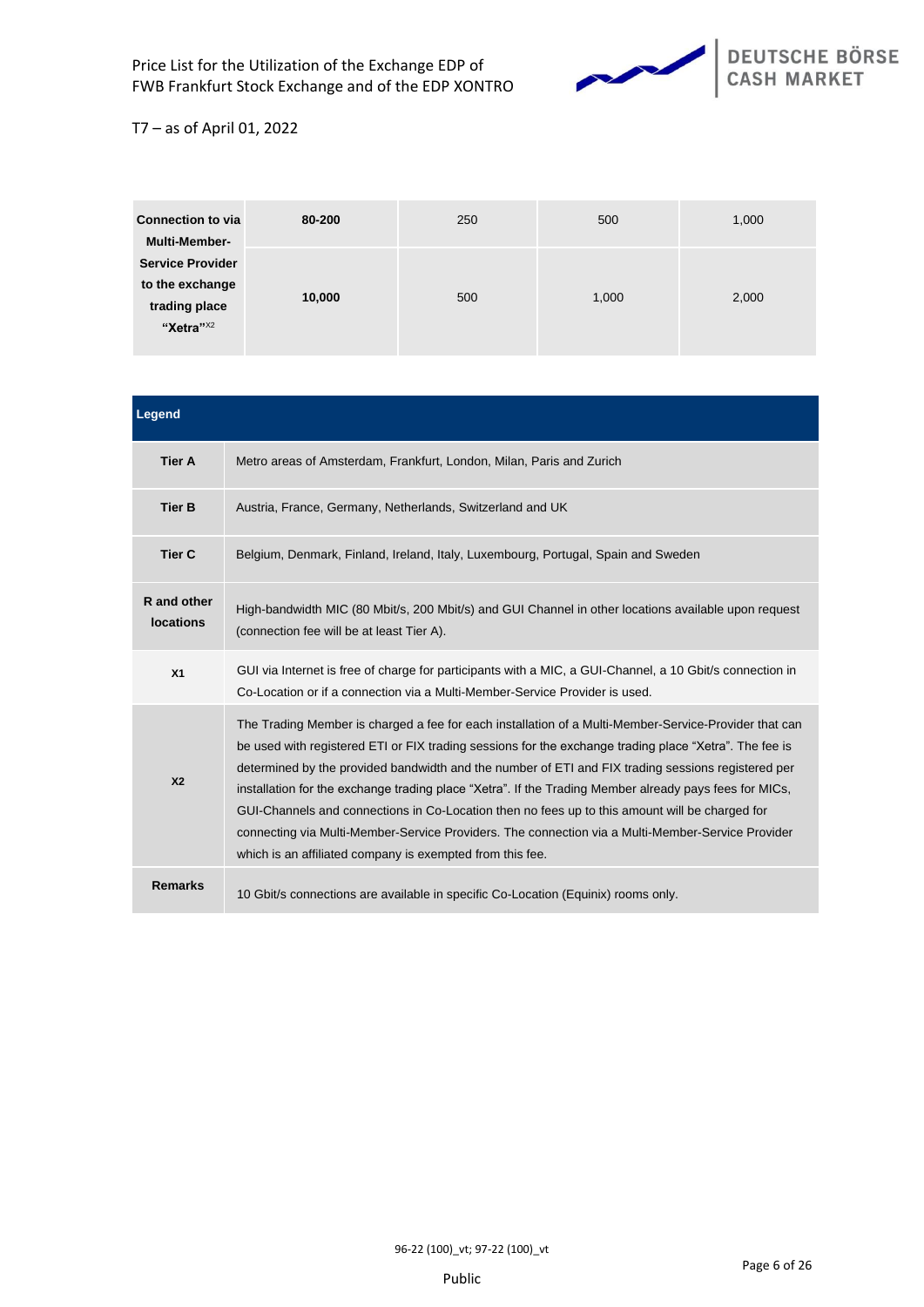

# **1.2 Sessions**

For sessions required for trading on an exchange trading place ("Xetra", "Börse Frankfurt") the following monthly fees are charged:

### **Table 2: Prices for sessions per month**

| <b>Session</b>                                                                                                                                                                                                                                                                                                                          | <b>Price (EUR/month)</b> |
|-----------------------------------------------------------------------------------------------------------------------------------------------------------------------------------------------------------------------------------------------------------------------------------------------------------------------------------------|--------------------------|
| <b>Full Session (max. 150 Transactions/Second)</b><br>$ETI$ (HF*, LF**)<br>$\bullet$<br>ETI (LF <sup>**</sup> ) for specialists at the exchange trading<br>$\bullet$<br>place "Börse Frankfurt"                                                                                                                                         | 500<br>50                |
| Light Session (max. 50 Transactions/Second)<br>ETI (HF*)<br>$\bullet$<br>1 <sup>st</sup> to 10 <sup>th</sup> session per Trading Member<br>from the 11 <sup>th</sup> session per Trading Member<br>$ETI$ (LF**)<br>$\bullet$<br>ETI (LF <sup>**</sup> ) for specialists at the exchange trading<br>$\bullet$<br>place "Börse Frankfurt" | 100<br>200<br>250<br>25  |
| FIX Trading Session (max. 50 Transactions/Second)                                                                                                                                                                                                                                                                                       | 250                      |
| ETI / FIX Back Office Session                                                                                                                                                                                                                                                                                                           | 100                      |

**\* HF = High Frequency**

**\*\* LF = Low Frequency**

Fees for sessions per Trading Member and exchange trading place ("Xetra", Börse Frankfurt") are reduced by up to 1,000 € per month.

# **1.3 [deleted]**

# **1.4 Multi-Member-Service Provider**

A Multi-Member-Service Provider will be charged an overall basic fee of 4,000 € per month in addition to the fees outlined in section 1.1. This basic fee shall not apply to Multi-Member-Service Providers who are either Trading Members or who are connecting only affiliated companies to the Exchange-EDP. In cases of connections to affiliated companies only, the Multi-Member-Service Provider has to provide evidence of such legal affiliation to the Deutsche Börse AG and inform about changes of these circumstances.

# <span id="page-6-0"></span>**2 Fees dependent on Transaction Volume**

Fees dependent on transaction volume are charged to the Trading Member for usage of the T7 trading system.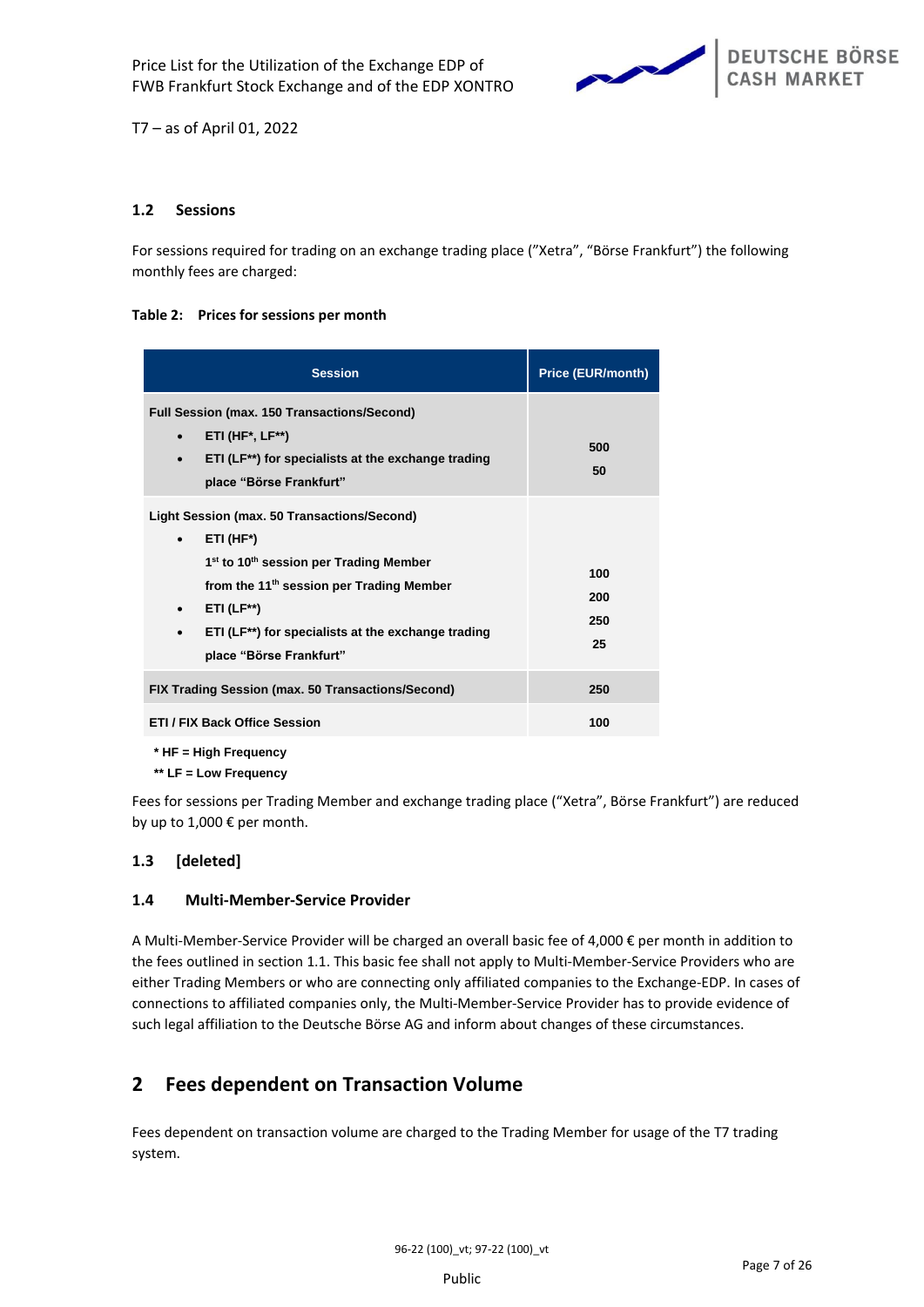

In general, transaction fees are calculated on the basis of executed orders and executed quotes. The regulations in this section are also valid analogously for quotes.

The T7 trading system assigns a version number to each entered order. With each change of the execution priority of an order caused by a modification of this order by the trading participant, a new version number is assigned. Transaction prices according to this section shall apply to the volume of an order executed with the same version number on the same trading day, irrespective of the number of executions.

### Transactions in foreign currencies:

If the transactions do not take place in Euro, for calculating the transaction and trading fees, rebates and additional credits, the value of the executed order is converted into Euro based on the exchange rate published by the European Central Bank on the previous day. If no exchange rate has been published by the European Central Bank on the previous day, the last exchange rate before the previous day which has been published by the European Central Bank will be used.

### Invoicing in case of assignment of several Member IDs:

In general, Deutsche Börse AG invoices transaction fees and trading fees to Trading Members, who have been assigned several Member IDs for access to the Exchange EDP, in consolidated form without distinction by Member IDs.

# <span id="page-7-0"></span>**2.1 Fee Models, Minimum Transaction Fees, Rebate for New Members**

Transaction fees according to sections [2.2.1,](#page-8-0) [2.3.1](#page-14-0) are calculated on the basis of transaction prices, the amount of which is dependent on a fee model which is selected consistently for all transaction fees. Transaction prices in fee models "Medium Volume", "Low Volume" and "Basic Volume" are increased by a premium to the "High Volume" fee model; however, they offer lower monthly minimum transaction fees. For Trading Members that are members of the European System of Central Banks (ESCB), no minimum transaction fee is calculated in the fee models "Low Volume" and "Basic Volume".

| Fee model       | <b>Minimum transaction</b><br>fees per month | Premium on<br>transaction prices |
|-----------------|----------------------------------------------|----------------------------------|
| "High Volume"   | 20,000€                                      | $0\%$                            |
| "Medium Volume" | 5,000€                                       | 5 %                              |
| "Low Volume"    | 2,000€                                       | 15 %                             |
| "Basic Volume"  | 1,000€                                       | 50 %                             |

### **Table 4: Fee models**

If the sum of the transaction fees according to sections [2.2.1,](#page-8-0) [2.2.2,](#page-10-0) [2.3.1](#page-14-0) and [2.3.3.2](#page-16-0) within one invoicing month of a Xetra Member is below the minimum transaction fee defined by his selected fee model, the minimum transaction fee will be charged for that corresponding invoicing month. If admission or termination of admission takes place during the invoicing month, minimum transaction fees will be charged on a pro rata basis.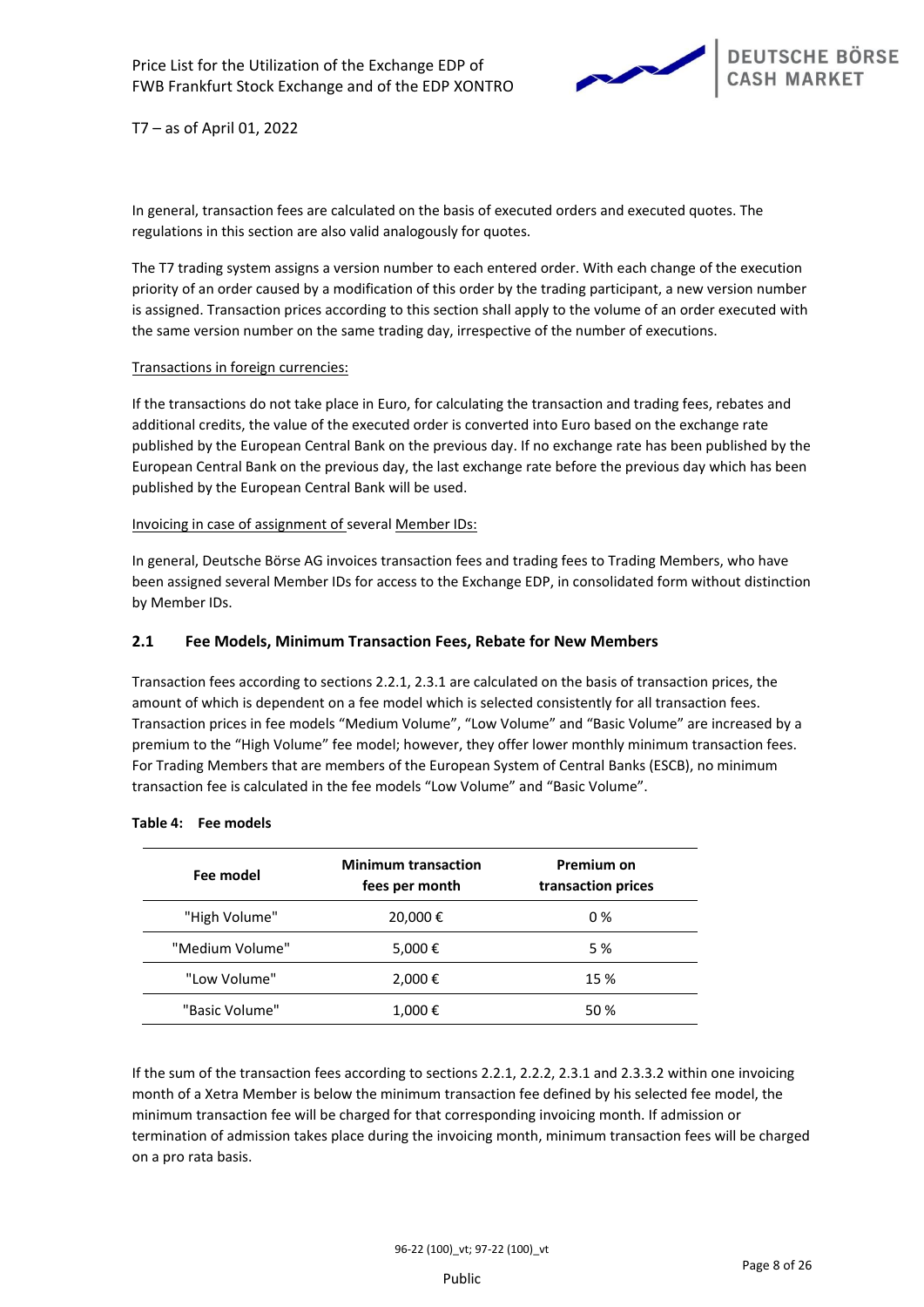

A change in fee model will become effective with 30 days' notice upon notification of Deutsche Börse AG on the first day of the following month.

# Rebate for New Members:

New Members benefit from a fee waiver for a period of twelve months, starting with the month of their registration. Minimum transaction fees according to this section and potentially further transactions fees according to section[s 2.2.1,](#page-8-0) [2.2.2,](#page-10-0) [2.3.1](#page-14-0) an[d 2.3.3.2,](#page-16-0) as the case may be, are waived in the amount of up to 3,000 € per month.

Examples for rebate calculation for new Members:

- For a new Member with fee model "Low Volume", a monthly minimum transaction fee according to section [2.1](#page-7-0) in the amount of 2,000 € is due. Through application of the rebate for new Members, the fees of 2,000 € are not invoiced to the Member.
- For a new Member with fee model "Medium Volume", monthly transaction fees according to sections [2.2.1](#page-8-0) and [2.3.1](#page-14-0) in the amount of 6,000 € are due. Through application of the rebate for new Members, the invoiced amount is reduced to 3,000  $\epsilon$ .

# **2.2 Executions at Exchange Trading Place "Xetra" – Market Identifier Code "XETR"**

For executed orders which have been marked as "Lean" in the T7 trading system, hereafter referred to as "Lean Orders", the partly lower transaction prices according to sectio[n 2.2.1](#page-8-0) as well as the volume rebate according to sectio[n 2.2.3.1](#page-11-0) shall apply. For all other executed orders, hereafter referred to as "Standard Orders", partly higher transaction prices according to section [2.2.1](#page-8-0) shall apply.

A trading member can opt for a monthly minimum transaction fee of €150,000 for non-persistent Standard Orders not entered via the Market Maker Account (M). In this case, the lower transaction prices for Lean Orders according to sectio[n 2.2.1](#page-8-0) shall apply to executions of these Standard Orders. The Lean Order rebate according to sectio[n 2.2.3.1.](#page-11-0) shall not apply to these Standard Orders. The provisions of sectio[n 2.1](#page-7-0) regarding the pro rata calculation of the minimum transaction fee for the termination of admission and effectiveness of transaction prices apply analogously.

# <span id="page-8-0"></span>**2.2.1 Transaction Fees**

#### $2.2.1.1$ **Transaction Fees for DAX Instruments**

# **Table 5: Transaction prices for DAX instruments<sup>1</sup>**

| Fee model     | Value-based price<br>(Lean Orders) | Value-based price<br>(Standard Orders) |
|---------------|------------------------------------|----------------------------------------|
| "High Volume" | basis points 0.360                 | basis points 0.480 (min. $0.60 \in$ )  |

<sup>1</sup> Valid for executions in instruments of the instrument group DAX1.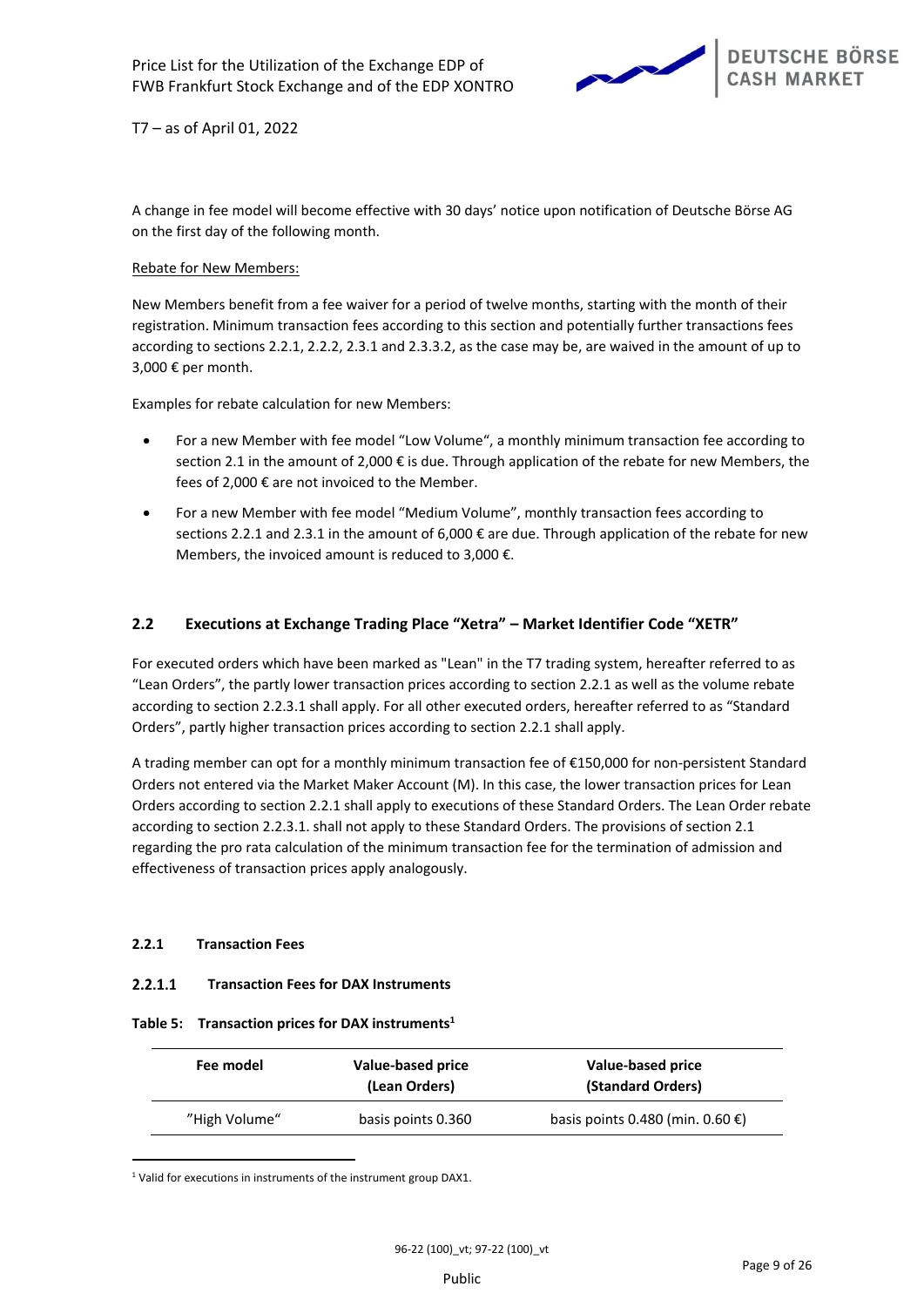

| "Medium Volume" | basis points 0.378 | basis points 0.504 (min. 0.63 €) |
|-----------------|--------------------|----------------------------------|
| "Low Volume"    | basis points 0.414 | basis points 0.552 (min. 0.69 €) |
| "Basic Volume"  | basis points 0.540 | basis points 0.720 (min. 0.90 €) |

Transaction fees for Lean Orders are reduced according to the rebate model in section [2.2.3.1.](#page-11-0)

#### $2.2.1.2$ **Transaction Fees for Exchange Traded Funds and Exchange Traded Products<sup>2</sup>**

|  | Table 6: Transaction prices for ETFs/ETPs |  |  |  |  |
|--|-------------------------------------------|--|--|--|--|
|--|-------------------------------------------|--|--|--|--|

| Fee model                           | Value-based price<br>(Lean Orders) | Value-based price<br>(Standard Orders)     |
|-------------------------------------|------------------------------------|--------------------------------------------|
| "High Volume"<br>basis points 0.240 |                                    | basis points 0.480 (min. 0.60 $\epsilon$ ) |
| "Medium Volume"                     | basis points 0.252                 | basis points 0.504 (min. 0.63 €)           |
| "Low Volume"                        | basis points 0.276                 | basis points 0.552 (min. 0.69 $\epsilon$ ) |
| "Basic Volume"                      | basis points 0.360                 | basis points 0.720 (min. 0.90 €)           |

If the total value of executions of an order executed with the same version number on a trading day exceeds 1,000,000 €, the transaction fee for such executions is calculated on the basis of a value of 1,000,000 €.

FWB trading participants which have entered into an agreement on the execution of savings plan / roboadvisory orders in Exchange Traded Funds (ETFs) and Exchange Traded Products (ETPs) with Deutsche Börse AG will not be charged or will be granted refunds of the transaction fee if the conditions for executing such orders defined in this agreement are fulfilled.

#### $2.2.1.3$ **[deleted]**

#### $2.2.1.4$ **Transaction Fees for Other Instruments**

|  |  |  | Table 7: Transaction prices for other instruments |
|--|--|--|---------------------------------------------------|
|--|--|--|---------------------------------------------------|

| Fee model       | Value-based price<br>(Lean Orders) | Value-based price<br>(Standard Orders)     |
|-----------------|------------------------------------|--------------------------------------------|
| "High Volume"   | basis points 0.480                 | basis points 0.480 (min. $0.60 \in$ )      |
| "Medium Volume" | basis points 0.504                 | basis points 0.504 (min. 0.63 $\epsilon$ ) |

<sup>2</sup> Exchange Traded Products (ETPs) include Exchange Traded Commodities (ETCs) and Exchange Traded Notes (ETNs)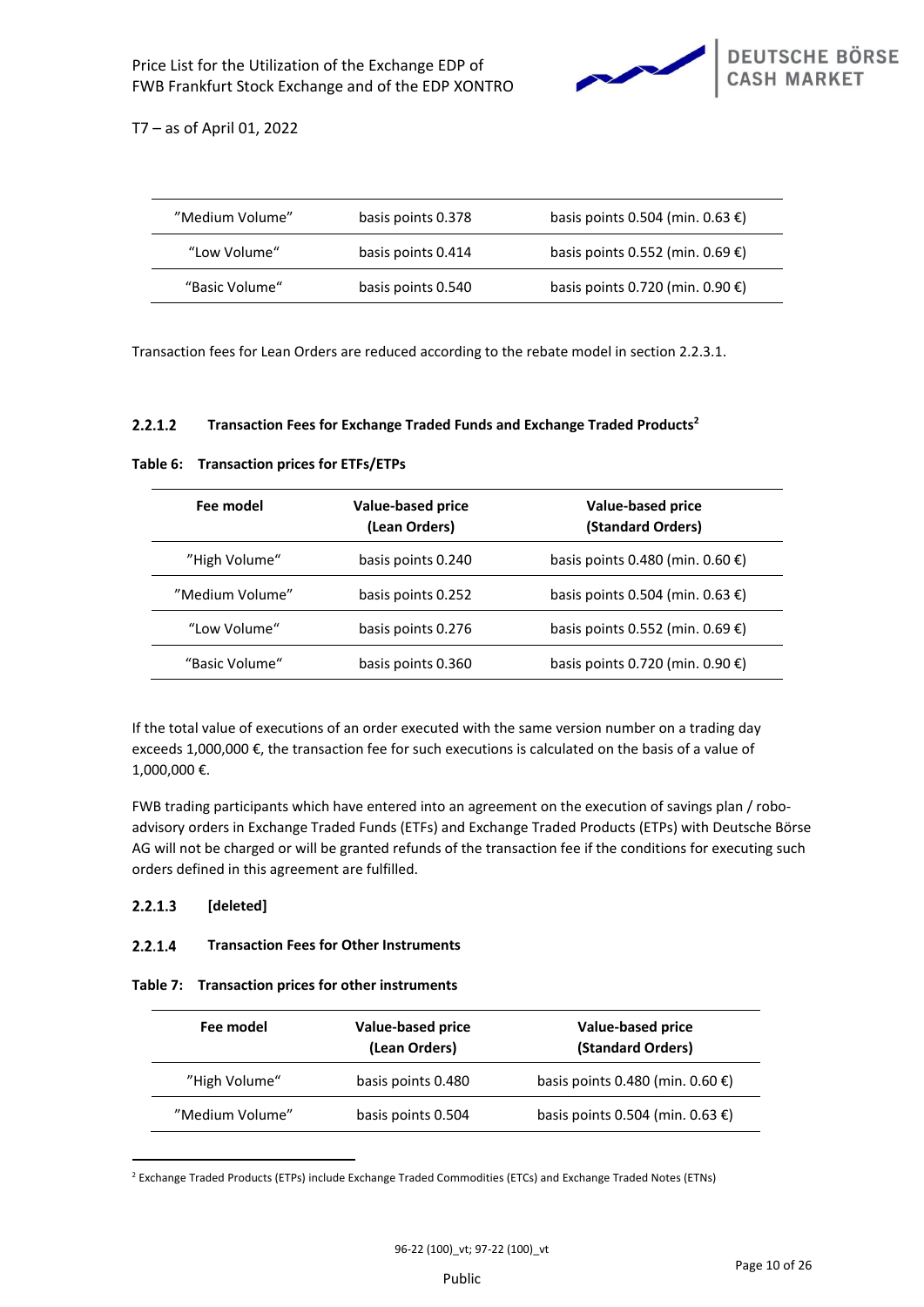

| "Low Volume"   | basis points 0.552 | basis points 0.552 (min. 0.69 $\epsilon$ ) |
|----------------|--------------------|--------------------------------------------|
| "Basic Volume" | basis points 0.720 | basis points 0.720 (min. $0.90 \in$ )      |

Transaction fees for Lean Orders are reduced according to the rebate model in section [2.2.3.1.](#page-11-0)

# <span id="page-10-0"></span>**2.2.2 Special Execution Services**

#### $2.2.2.1$ **[deleted]**

#### $2.2.2.2$ **Volume Discovery Order**

For at midpoint executed transaction volumes of Volume Discovery Orders the following transaction price applies.

# **Table 8: Transaction price midpoint:**

|                           | Value-based price  |
|---------------------------|--------------------|
| Executions at<br>midpoint | basis points 0.200 |

For not at midpoint executed transaction volumes of Volume Discovery Orders the transaction prices according to sectio[n 2.2.1](#page-8-0) apply.

#### $2.2.2.3$ **Xetra Self-Match-Prevention**

The usage of the Self-Match-Prevention service is free of charge until further notice.

#### $2.2.2.4$ **T7 Entry Service ("TES") for On-Exchange Off-Book Trading**

For orders resulting in an on-exchange off-book trade through the use of TES, the following transaction price applies.

# **Table 9: Transaction price TES per order**

**Value-based price** basis points 0.01 (min. 0.50 €, max. 5.00€)

#### $2.2.2.5$ **Price Request Functionality Xetra EnLight for On-Exchange Off-Book Trading**

For orders resulting in an off-book trade through the use of Xetra EnLight, the following transaction price applies.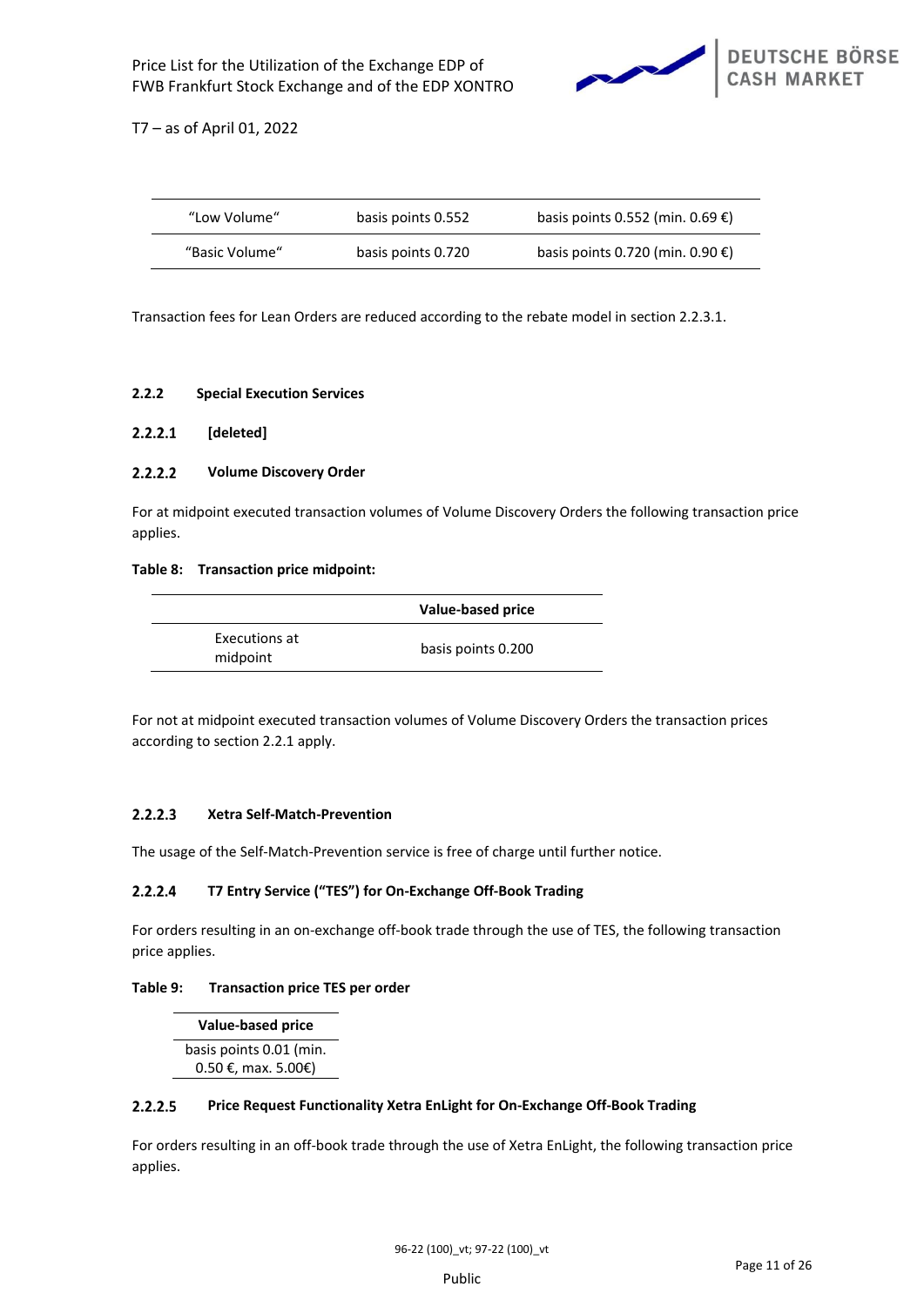

### **Table 10: Transaction price Xetra EnLight per order**

**Value-based price** basis points 0.01 (min. 0.50 €, max. 5.00€)

# **OTC Trade Entries**

### **Table 11: Transaction price per OTC trade entry**

| Price per OTC trade      |  |  |  |
|--------------------------|--|--|--|
| entry                    |  |  |  |
| $0.25 \text{ } \epsilon$ |  |  |  |

### <span id="page-11-1"></span>**2.2.3 Rebates, Refunds and Credits**

### <span id="page-11-0"></span>**Lean Order Rebate Model**

For executed Lean Orders transaction fees according to sections 2.2.1.1 and 2.2.1.4 are reduced according to the following rebate scheme:

### **Table 12: Lean Order rebate scheme**

| Accumulated monthly Lean Order volume <sup>a)</sup><br>per Member (in million $\epsilon$ ) | Lean Order rebate rate <sup>b)</sup><br>(per volume level) |
|--------------------------------------------------------------------------------------------|------------------------------------------------------------|
| $0 - 250$                                                                                  | 0%                                                         |
| $250 - 500$                                                                                | 4 %                                                        |
| $500 - 1,000$                                                                              | 8%                                                         |
| $1,000 - 2,000$                                                                            | 12 %                                                       |
| $2,000 - 3,750$                                                                            | 16 %                                                       |
| $3,750 - 7,500$                                                                            | 20 %                                                       |
| $7,500 - 15,000$                                                                           | 24 %                                                       |
| $15,000 - 30,000$                                                                          | 28 %                                                       |
| > 30,000                                                                                   | 32 %                                                       |
|                                                                                            |                                                            |

a) The value of executed Lean Orders shall be considered as Lean Order volume, as far as for those orders no rebates or refunds pursuant to sectio[n 2.2.3.2](#page-12-0) o[r 2.2.3.3](#page-12-1) are granted. Thus, this does not include (1) transactions of Designated Sponsors, executed via the M-Account in instruments, for which a refund of transaction fees is granted according to sectio[n 2.2.3.2,](#page-12-0) and (2) executed orders and quotes for which a refund of transaction fees is granted under the Xetra Liquidity Provider Programme according to section 2.2.3.3.

b) For calculation of the Lean Order, other rebates or refunds according to section [2.2.3](#page-11-1) are considered.

Example for the calculation of the Lean Order rebate rate:

A Member generates a Lean Order trading volume of 1.9 bn € in a month. The corresponding Lean Order rebate rate on transaction fees for Lean Orders is calculated as follows: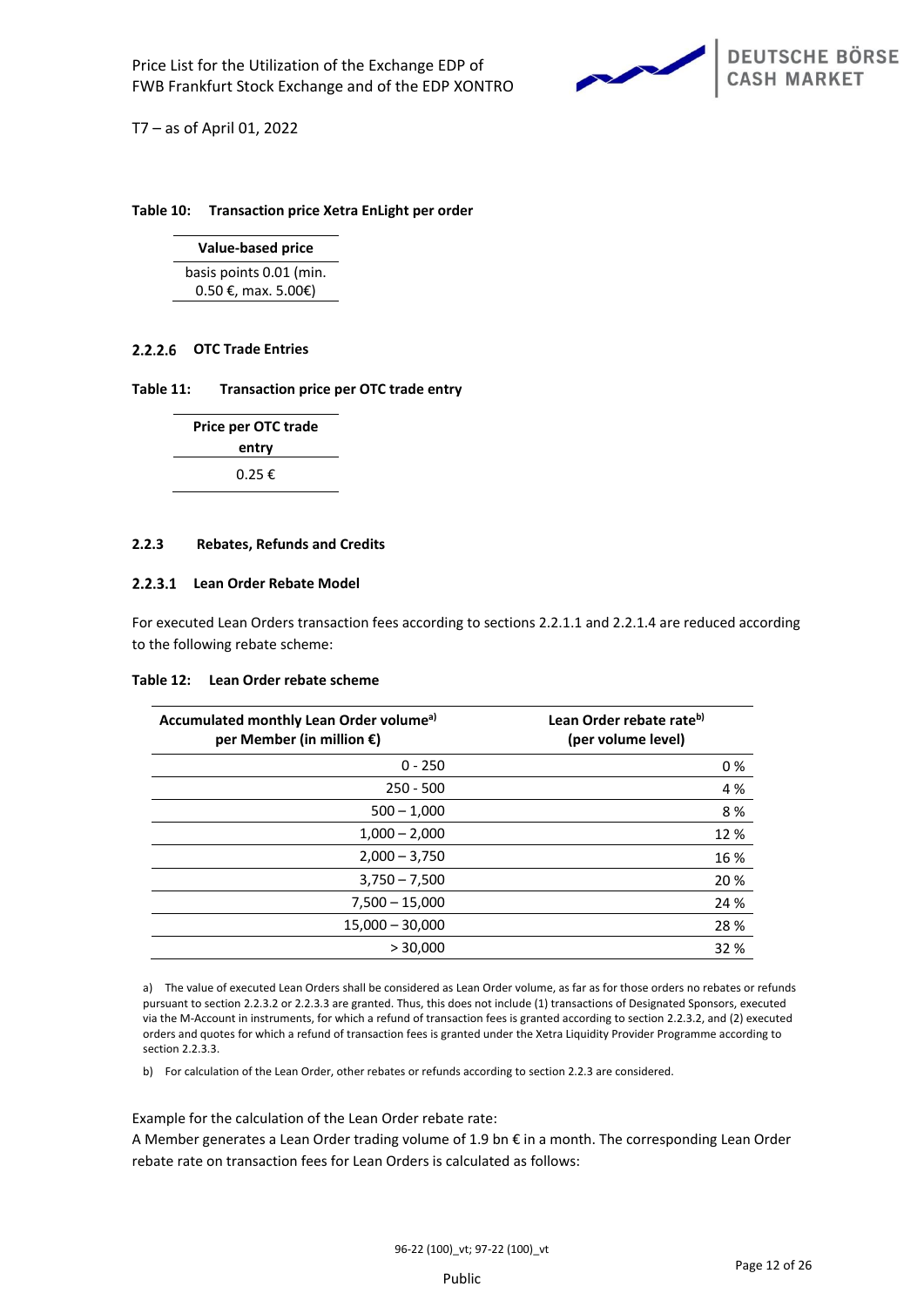

(€ 250 mn \* 0 % + € 250 mn \* 4 % + € 500 mn \* 8 % + € 900 mn \* 12 %) / € 1.9 bn  $= 8.3 %$ 

#### <span id="page-12-0"></span> $2.2.3.2$ **Designated Sponsor Programme**

FWB trading participants which have entered into an agreement on the commissioning as Designated Sponsor with Deutsche Börse AG and which perform the duties of the Designated Sponsor pursuant to the Exchange Rules for the Frankfurter Wertpapierbörse will be granted refunds of the transaction fees for orders and quotes concluded in the function of Designated Sponsor and marked as "passive" by the T7 trading system pursuant to section 2.2.1.

Transactions in instruments that are part of liquidity category  $A<sup>3</sup>$  are not eligible for transaction fee refunds. The monthly refund of transaction fees calculated for a Designated Sponsor is reduced on instrument level by the monthly refund of transaction fees for orders and quotes executed in the M-Account granted under the Xetra Liquidity Provider Programme according to section [2.2.3.3.](#page-12-1)

#### <span id="page-12-1"></span> $2.2.3.3$ **Xetra Liquidity Provider Programme**

FWB Trading Members who have signed an agreement with Deutsche Börse AG for participation in the Xetra Liquidity Provider Programme are granted a refund of transaction fees for executed orders and quotes as defined in that agreement, subject to fulfilment of the conditions defined in that agreement.

The agreement with Deutsche Börse AG for participation in the Xetra Liquidity Provider Programme may be downloaded at http://www.xetra.com/xetra-en/trading/trading-fees-and-charges.

#### $2.2.3.4$ **Market Maker Programme for Equities (Stressed Market Conditions)**

FWB Trading Members admitted as Market Makers are granted refunds of transaction fees according to sections 2.2.1.1 and 2.2.1.4 for provision of liquidity in equities under "Stressed Market Conditions" indicated by the T7 trading system for orders and quotes which are executed via the M-Account, display a "Liquidity Provision Flag" and are marked as "passive" by the T7 trading system within these periods. This applies to equities in which the Market Maker (i) has been registered in, (ii) has fulfilled the minimum requirements<sup>4</sup> for liquidity provision both in general and under "Stressed Market Conditions" in the respective calendar month and (iii) does not simultaneously receive any refunds of transaction fees in the respective calendar month according to sections 2.2.3.2 and 2.2.3.3.

<sup>&</sup>lt;sup>3</sup> Instruments currently assigned to liquidity category A are available at www.xetra.com.

<sup>&</sup>lt;sup>4</sup> The minimum requirements are available at www.xetra.com.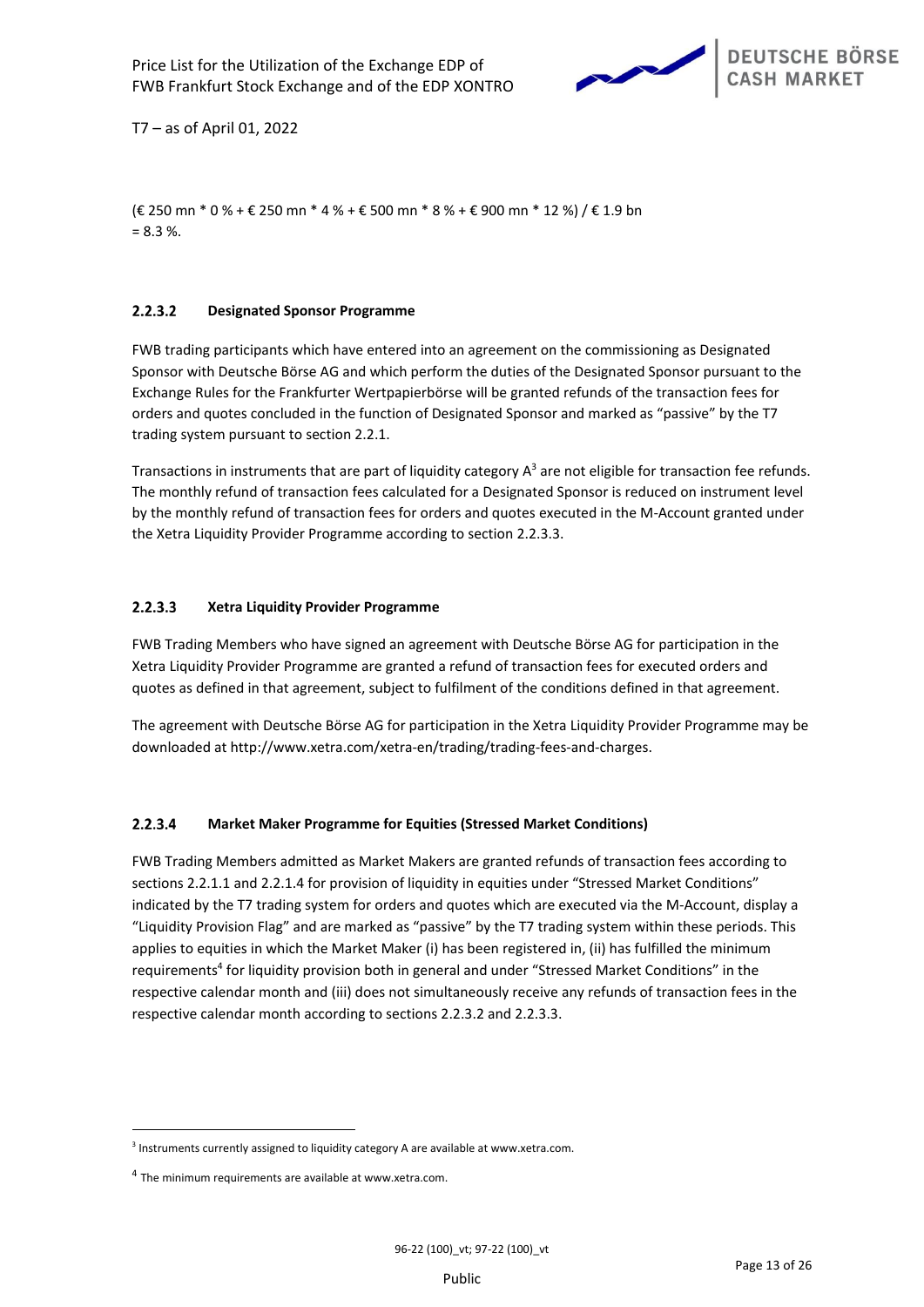

#### $2.2.3.5$ **Market Maker Programme for ETFs/ETPs**

FWB Trading Members admitted as Market Makers are granted refunds of 50% of transaction fees according to section 2.2.1.2 for provision of liquidity in ETFs and ETPs for orders and quotes which are executed via the M-Account, display a "Liquidity Provision Flag" and are marked as "passive" by the T7 trading system. This applies to ETFs/ETPs in which the Market Maker (i) has been registered in, (ii) has fulfilled the minimum requirements<sup>5</sup> for liquidity provision both in general and under "Stressed Market Conditions" in the respective calendar month and (iii) does not simultaneously receive any refunds of transaction fees in the respective calendar month according to section 2.2.3.2.

# **2.2.4 Excessive System Usage**

In general, no fees are invoiced for order/quote transactions (entries, modifications, deletions). However, a fee for excessive system usage for transactions at exchange trading place "Xetra" is charged as follows:

If a limit of transactions per day, defined per segment, is exceeded, a graded fee is invoiced for excessive system usage. This free of charge limit of transactions per day is derived from the respectively higher value of either the so-called "base load per day" or the product of the number of executed trades per day and the so-called "ratio". The "ratio" indicates the number of transactions to executed trades up to which transactions are free of charge.

For transactions above this limit ("Excess TA"), a fee for excessive system usage according to the degree of excess (up to 50 percent, more than 50 percent up to 100 percent, more than 100 percent) is charged.

The fee for excessive system usage according to this section is refunded, if the fees were generated by the Trading Member on not more than five trading days within the calendar month and the Trading Member explains vis-à-vis Deutsche Börse AG within one week after distribution of the relevant invoice in a plausible way that the excessive usage was not due to intentional or grossly negligent behaviour. Such notification has to be submitted by e-mail to the address: support.billing@deutsche-boerse.com.

### **Table 13: Parameters for calculation of Excessive System Usage**

| Segment      | Product<br><b>Assignment</b><br>$Group(s)^*$                 | <b>Base load</b><br>per day | Ratio  | Excess TA $\leq$ 50%<br>in Eurocent | <b>Excess TA 50-100%</b><br>in Eurocent | Excess $TA > 100\%$<br>in Eurocent |
|--------------|--------------------------------------------------------------|-----------------------------|--------|-------------------------------------|-----------------------------------------|------------------------------------|
| <b>DAX</b>   | DAX                                                          | 10,000                      | 1,000  | 1                                   | 2                                       | 3                                  |
| M+Tec+SDAX   | MDX, TDX,<br>SDX                                             | 10,000                      | 1,000  | $\mathbf{1}$                        | $\overline{2}$                          | 3                                  |
| Other German | GER, WAR                                                     | 10,000                      | 1,000  | 1                                   | 2                                       | 3                                  |
| Europe       | AST, ESP,<br>FRA, ITA,<br>LUX, NEWX<br>SKA, STX,<br>SWI, UKI | 100,000                     | 10,000 | 0.1                                 | 0.2                                     | 0.3                                |
| Americas     | NAM, SAM,<br><b>USS</b>                                      | 50,000                      | 5,000  | 0.2                                 | 0.4                                     | 0.6                                |

### **1. Order and quote transactions in all accounts**

5 The minimum requirements are available at www.xetra.com.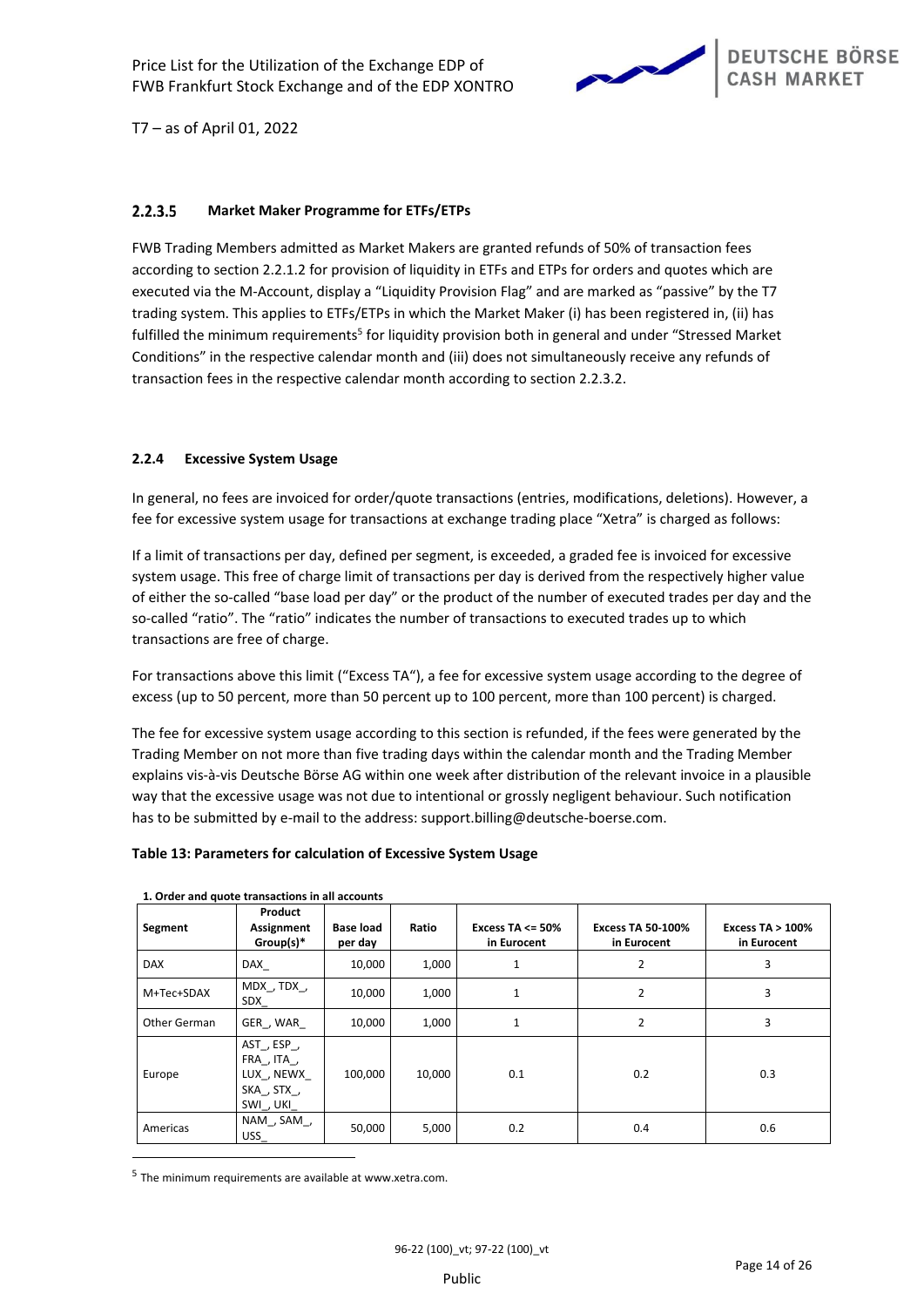

|                       | Product                                               |                             |        |                                     |                                         |                                    |
|-----------------------|-------------------------------------------------------|-----------------------------|--------|-------------------------------------|-----------------------------------------|------------------------------------|
| Segment               | <b>Assignment</b><br>$Group(s)*$                      | <b>Base load</b><br>per day | Ratio  | Excess TA $\leq$ 50%<br>in Eurocent | <b>Excess TA 50-100%</b><br>in Eurocent | Excess $TA > 100\%$<br>in Eurocent |
| <b>Other Equities</b> | AFR, ASI,<br>AUS                                      | 20.000                      | 2,000  | 0.5                                 |                                         | 1.5                                |
| ETF/ETP               | ETC, ETN,<br>$FDL$ , $FLS$ ,<br>FON , FSF<br>FYC, GMF | 50.000                      | 50.000 | 0.02                                | 0.04                                    | 0.06                               |

### **1. Order and quote transactions in all accounts**

\* The Product Assignment Group(s) named with four letters or numbers are displayed here with their first three letters or numbers. The fee for excessive system usage is also charged for new Product Assignment Group(s) not mentioned here which are assigned to the existing segments according to security class and region.

Example calculation for excessive system usage fee:

A trading member is active in segment "DAX" on a trading day with 110.000 order- and quote-transactions and 54 trades. Based on the ratio for segment "DAX" of 1,000 a free-of-charge number of transactions of 54,000 applies (1,000 x 54 = 54,000). For excess transactions the fee is calculated as follows:

| $0 - 54.000$                                                      | : 54,000 at 0.00 € each -> 0 €   |
|-------------------------------------------------------------------|----------------------------------|
| 54,001 - 81,000 (excess of $\leq$ 50% above calculated threshold) | : 27,000 at 0.01 € each -> 270 € |
| 81,000 - 108,000 (>50% - 100%)                                    | : 27,000 at 0.02 € each -> 540 € |
| 108,001 - 110,000 (>100%)                                         | : 2.000 at 0.03 € each -> 60 €   |

Total fees for excessive system usage:  $270€ + 540€ + 60€ = 870€$ .

# **2.3 Executions at Exchange Trading Place "Börse Frankfurt" – Market Identifier Code "XFRA"**

Calculation of transaction fees and trading fees according to sections [2.3.1](#page-14-0) and [2.3.2](#page-16-1) is based on the value, whereby a minimum/maximum per executed order is applied in specific cases. For transaction fees according to section [2.3.1,](#page-14-0) trading fees for equities and for other securities quoted per unit according to section [2.3.2](#page-16-1) as well as for bonds which do not allow reasonable fee calculation on the basis of nominal value (e.g. zero bonds) according to section [2.3.2.2,](#page-16-2) calculation is made on the basis of the value of the executed order. Calculation of trading fees for bonds which allow reasonable calculation of fees on the basis of nominal value and for participation certificates quoted in percent according to section [2.3.2.2](#page-16-2) is made on the basis of the nominal value for which the order was executed. If a given order is executed over several trading days, these fees are calculated separately for each trading day. Hence the number of sameday (partial) executions of such order is not considered in the calculation of trading fees and transaction fees.

# <span id="page-14-0"></span>**2.3.1 Transaction Fees**

#### $2.3.1.1$ **Transaction Fees for Equities and other Securities quoted per Unit**

### **Table 14: Transaction prices: equities and other securities quoted per unit**

| Fee model     | Value-based price                |
|---------------|----------------------------------|
| "High Volume" | basis points 0.960 (min. 0.60 €) |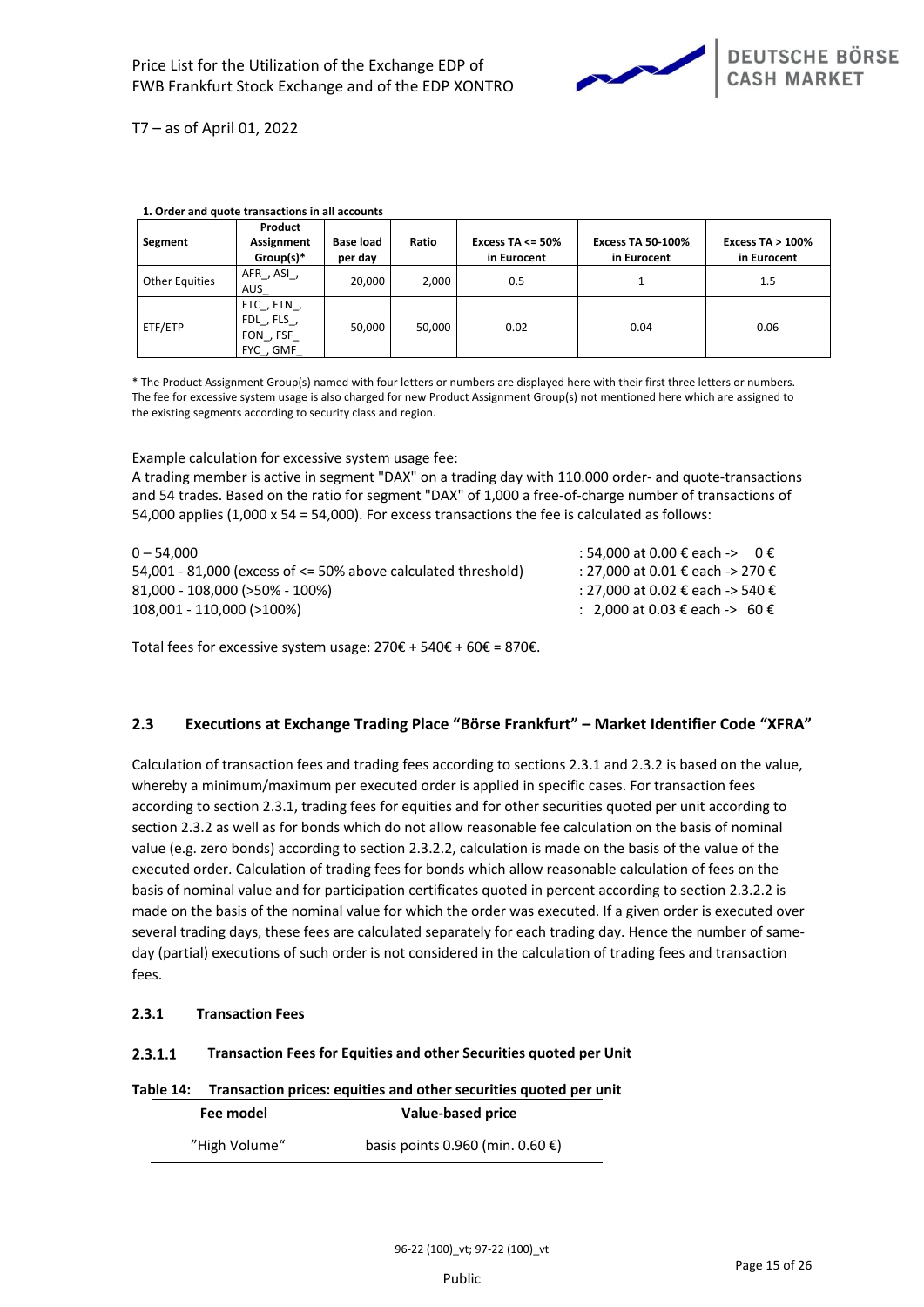

| "Medium Volume" | basis points 1.008 (min. 0.63 €)           |
|-----------------|--------------------------------------------|
| "Low Volume"    | basis points 1.104 (min. 0.69 $\epsilon$ ) |
| "Basic Volume"  | basis points 1.440 (min. $0.90 \in$ )      |

If the total value of (partial) executions of an order on a trading day exceeds 750,000 €, the transaction fee is calculated on the basis of a value of 750,000 €.

#### $2.3.1.2$ **Transaction Fees for Bonds quoted in Percent and Participation Certificates**

| Fee model       | Value-based price                          |
|-----------------|--------------------------------------------|
| "High Volume"   | basis points 0.960 (min. 0.90 $\epsilon$ ) |
| "Medium Volume" | basis points 1.008 (min. 0.95 €)           |
| "Low Volume"    | basis points 1.104 (min. 1.04 $\epsilon$ ) |
| "Basic Volume"  | basis points 1.440 (min. 1.35 €)           |

**Table 15: Transaction prices: bonds and participation certificates quoted in percent**

If the total value of (partial) executions of an order on a trading day exceeds 250,000  $\epsilon$ , the transaction fee is calculated on the basis of a value of 250,000  $\epsilon$ .

#### $2.3.1.3$ **Transaction Fees for Mutual Funds**

| Table 16: | <b>Transaction: mutual funds</b> |  |  |
|-----------|----------------------------------|--|--|
|-----------|----------------------------------|--|--|

| Fee model       | Fixed price per order + value-based price              |
|-----------------|--------------------------------------------------------|
| "High Volume"   | $0.80 \text{ } \in$ + basis points 6.500 (min. 0.50 €) |
| "Medium Volume" | $0.84 \text{ } \in$ + basis points 6.825 (min. 0.53 €) |
| "Low Volume"    | 0.92 € + basis points 7.745 (min. 0.58 €)              |
| "Basic Volume"  | 1.20 € + basis points 9.750 (min. 0.75 €)              |

If the total value of (partial) executions of an order on a trading day exceeds 29,230  $\epsilon$ , the transaction fee is calculated on the basis of a value of 29,230 €.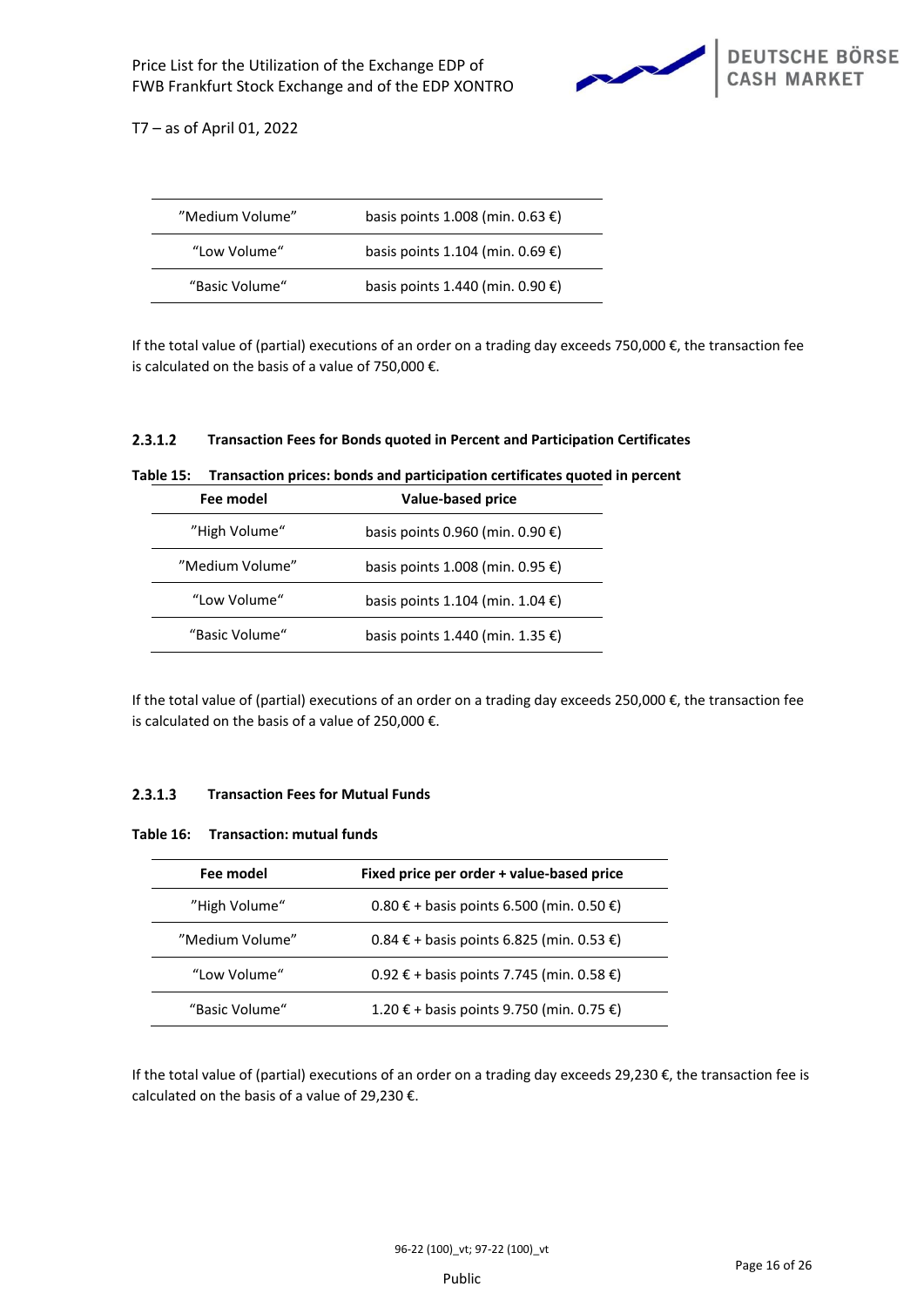

## <span id="page-16-1"></span>**2.3.2 Trading Fees**

 $2.3.2.1$ **Trading Fees for Equities and other Securities quoted per Unit**

**Table 17: Trading price: equities and other securities quoted per unit**

**Value-based price**

basis points 5.04 (min. 2.52  $\epsilon$ )

#### <span id="page-16-2"></span> $2.3.2.2$ **Trading Fees for Bonds quoted in Percent and Participation Certificates**

| Nominal value or value of<br>executed order | <b>Value-based price</b>                   |
|---------------------------------------------|--------------------------------------------|
| $<$ 30,000 €                                | basis points 5.00 (min. 0.63 $\epsilon$ )  |
| 30,000 € - 250,000 €                        | basis points 2.00 (min. 15.00 $\epsilon$ ) |
| 250,000 € - 3,675,000 €                     | basis points 0,40 (min. 50.00 $\epsilon$ ) |
| $> 3,675,000 \in$                           | 147.00€                                    |

**Table 18: Trading price: bonds and participation certificates**

### <span id="page-16-3"></span>**2.3.3 Special Execution Services**

#### $2.3.3.1$ **[Deleted]**

<span id="page-16-0"></span> $2.3.3.2$ **OTC Trade Entries**

## **Table 19: Transaction price per OTC trade entry**

**Price per OTC trade entry** 0.25 €

# **2.3.4 Specialist Programme**

FWB Trading Members who have entered into a Specialist Agreement with Deutsche Börse AG (Specialists) are granted refunds on transaction fees, trading fees and additional credits for own-account transactions concluded in the I account as part of their Specialist activity according to the conditions defined in the Specialist Agreement.

The refunds and additional credits are granted for transactions for which fees according to sections [2.3.1](#page-14-0) an[d 2.3.2](#page-16-1) are charged.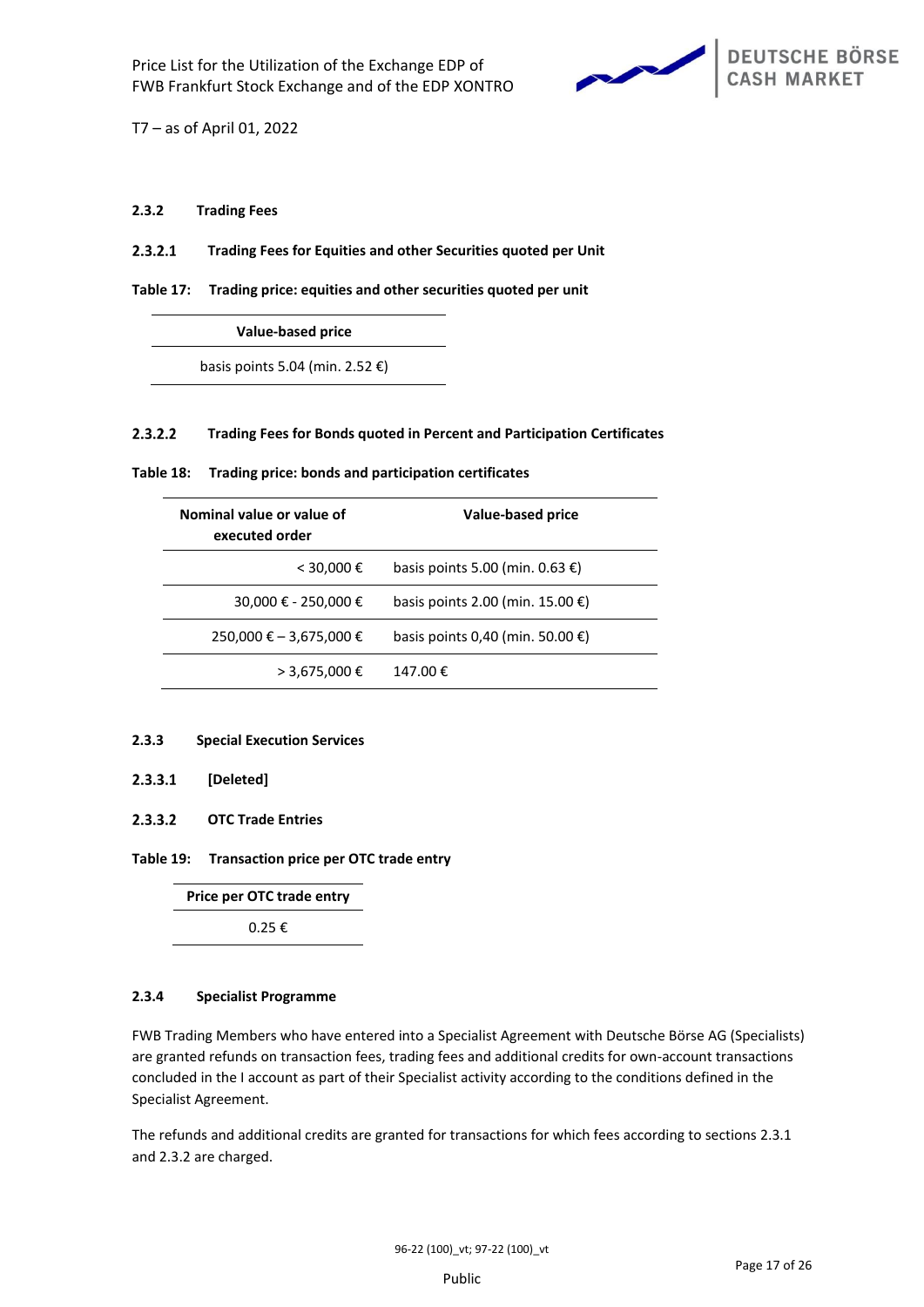

The amount of additional credits is calculated on the following basis:

(i) for CCP-eligible instruments per executed order per day:

- up to 0.06  $\epsilon$  plus 0.08 basis points of the value (with a maximum of 4.00  $\epsilon$ ) for all instruments with the exception of bonds
- up to 0.40  $\epsilon$  for bonds

(ii) for non-CCP-eligible instruments per execution/partial execution:

- up to 0.40  $\epsilon$  for instruments held in collective safe custody or in individual safe custody
- up to  $1.58 \notin$  for instruments held in non-collective safe custody

# **2.3.5 Excessive System Usage**

In general, no fees are invoiced for order/quote transactions (entries, modifications, deletions). However, a fee for excessive system usage for transactions as follows:

If a limit of transactions per day, defined for transaction type and segment, is exceeded, a graded fee is invoiced for excessive system usage. This free of charge limit of transactions per day is derived from the respectively higher value of either the so-called "base load per day" or the product of the number of executed trades per day and the so-called "ratio". The "ratio" indicates the number of transactions to executed trades up to which transactions are free of charge.

For transactions above this limit ("Excess TA"), a fee for excessive system usage according to the degree of excess (up to 50 percent, more than 50 percent up to 100 percent, more than 100 percent) is charged. For quote transactions a monthly fee cap per trading member of 20,000€ applies.

If the Trading Member explains vis-à-vis Deutsche Börse AG via e-mail to the address support.billing@deutsche-boerse.com within one week after distribution of the relevant Xetra invoice in a plausible way that the excessive usage was not due to intentional or grossly negligent behaviour, the following provision shall apply to the fee for excessive system usage pursuant to this section: (i) fees generated by the Trading Member for order or quote transactions on not more than five trading days within the calendar month will not be charged or will be refunded. (ii) Fees for order transactions generated on more than five trading days within the calendar month will be reduced by applying a doubled base load and quintupled ratio as well as a price per Excess TA reduced by 90%.

### **Table 20: Parameters for calculation of Excessive System Usage**

| Segment                                          | Product<br>Assignment<br>Groups(s)                                   | <b>Base load</b><br>per day | Ratio | Excess TA $\leq$ 50%<br>in Eurocent | <b>Excess TA 50-100%</b><br>in Eurocent | Excess $TA > 100\%$<br>in Eurocent |
|--------------------------------------------------|----------------------------------------------------------------------|-----------------------------|-------|-------------------------------------|-----------------------------------------|------------------------------------|
| Equities and other<br>unit-quoted<br>instruments | PAG EQ<br>U, PAG ETP,<br>PAG FUN,<br>PAG OTH,<br>PAG SUB,<br>PAG WAR | 5,000                       | 100   | 10                                  | 20                                      | 30                                 |
| <b>Bonds</b>                                     | PAG BO<br>N                                                          | 5,000                       | 100   | 10                                  | 20                                      | 30                                 |

**1. Order transactions in all accounts**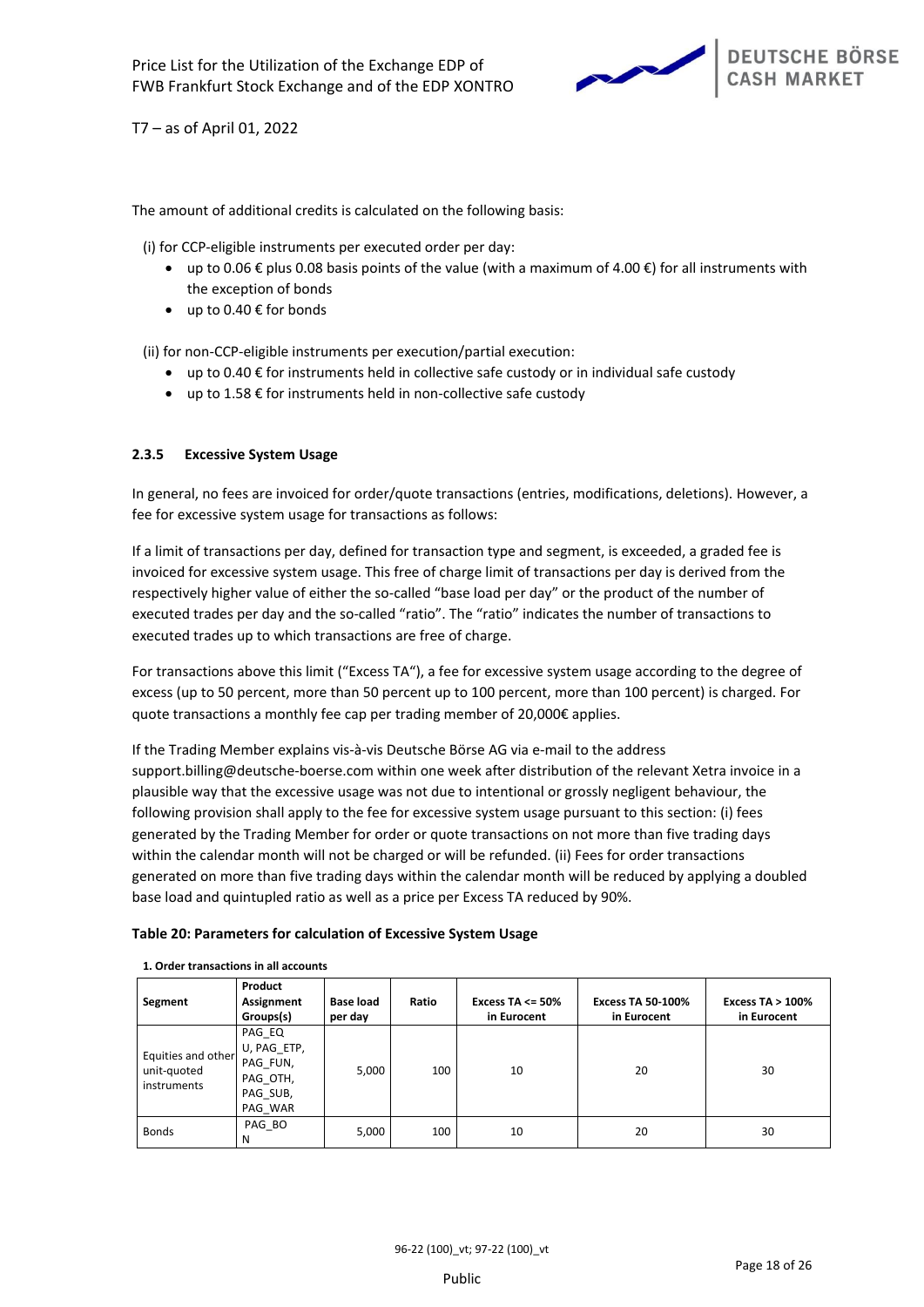

| 2. Quote transactions in an accounts             |                                                                      |                             |         |                                     |                                         |                                    |
|--------------------------------------------------|----------------------------------------------------------------------|-----------------------------|---------|-------------------------------------|-----------------------------------------|------------------------------------|
| Segment                                          | Product<br>Assignment<br>Group(s)                                    | <b>Base load</b><br>per day | Ratio   | Excess TA $\leq$ 50%<br>in Eurocent | <b>Excess TA 50-100%</b><br>in Eurocent | Excess $TA > 100\%$<br>in Eurocent |
| Equities and other<br>unit-quoted<br>instruments | PAG EQ<br>U, PAG ETP,<br>PAG FUN,<br>PAG OTH,<br>PAG SUB,<br>PAG WAR | 50,000                      | 50,000  | 0.02                                | 0.04                                    | 0.06                               |
| <b>Bonds</b>                                     | PAG BO<br>N                                                          | 100,000                     | 100,000 | 0.01                                | 0.02                                    | 0.03                               |

**2. Quote transactions in all accounts**

An example for the method of calculation of excessive system usage fee per segment and trading day (for the exchange trading place "Börse Frankfurt" additionally: separated for quote and order transactions) is shown in section 2.2.4.

# **2.3.6 Trading campaigns**

Trading participants may be offered rebates on the fees in accordance with sections [2.3.1](#page-14-0) t[o 2.3.3](#page-16-3) in the context of temporary trading campaigns. Details of these trading campaigns as well as the trading campaigns' terms and conditions for participation are available at http://www.xetra.com/xetraen/trading/trading-fees-and-charges.

# **3 Other Service Fees**

# **3.1 Fee for Designated Sponsor Rating**

Designated Sponsors which have commissioned Deutsche Börse AG to provide ratings for equities of liquidity category A<sup>6</sup> will be charged a fee of 50  $\epsilon$  per equity for each rating provided for such equities at the end of any month.

# <span id="page-18-0"></span>**3.2 Fee for Contract Note Files**

For additional optional generation and distribution of contract note files, a fee of 0.06 € per trading/ order contract note data record is charged, whereby a minimum fee of 250 € per month and contract note file applies.

# **4 Payment Terms and VAT**

The fees charged for utilization of the T7 trading system and the Xetra electronic trading system are payable as follows:

<sup>&</sup>lt;sup>6</sup> Instruments currently assigned to liquidity category A are available at www.xetra.com.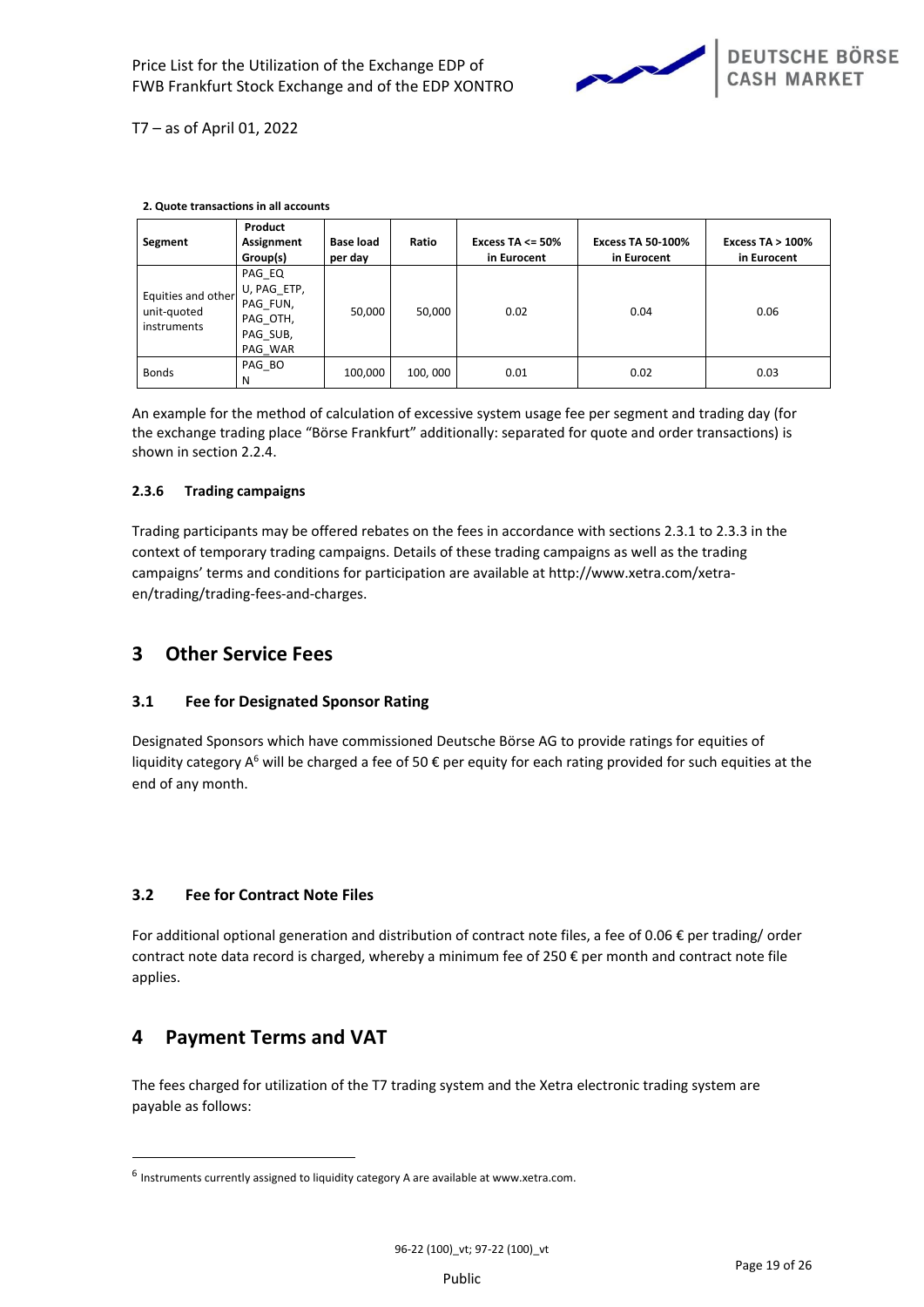

Connection fees according to section [1](#page-3-0) and transaction, trading and utilization fees in accordance with section [2](#page-6-0) are charged on a monthly basis. They are payable on the third exchange trading day of the following calendar month.

The fee for provision of contract note files in accordance with section [0](#page-18-0) is charged on a quarterly basis and is payable on the third exchange trading day of the following calendar month.

Upon conclusion of the respective connection agreements, Trading Members and Multi-Member Service Providers are obliged to issue a SEPA direct debit mandate to Deutsche Börse AG for collection of fees and charges in accordance with this Price List.

All fees specified in this Price List are excluding the respectively valid VAT rate.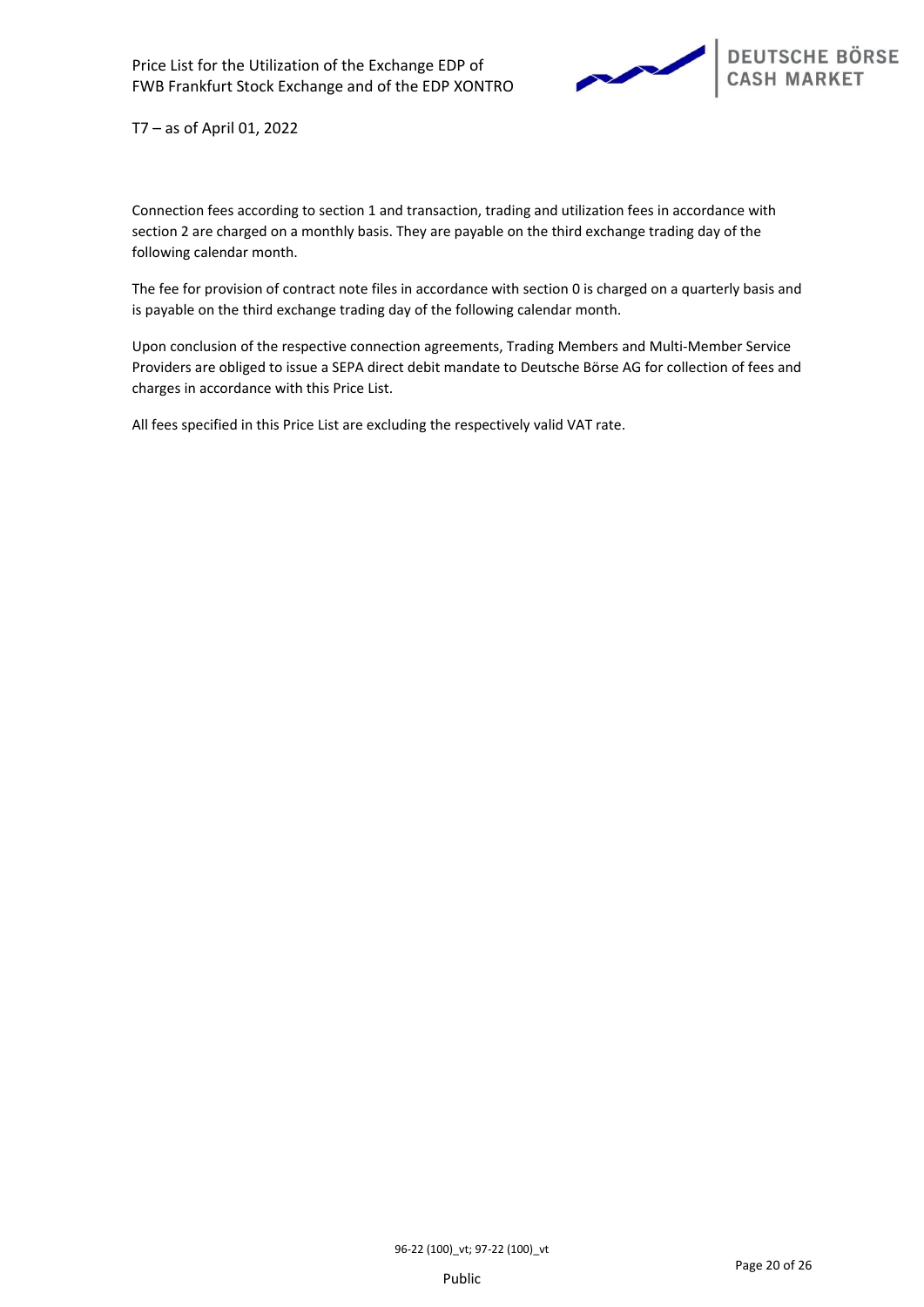

# Part B) XONTRO Price List

# **Table of Contents:**

| $\mathbf{1}$   |                                                                                             |
|----------------|---------------------------------------------------------------------------------------------|
| $\overline{2}$ |                                                                                             |
| 2.1            | 23. Transaction Fees for Broker-Mediated Transactions and Broker's Own-Account Transactions |
| 2.1.1          |                                                                                             |
| 2.1.2          |                                                                                             |
| 2.1.3          | All Instruments in Inter-Exchange Securities Transfer and Clearing ("PÜEV") 24              |
| 2.2            |                                                                                             |
| 2.3            |                                                                                             |
| 2.3.1          |                                                                                             |
| 2.3.2          | Contract Notes in the Inter-Exchange Securities Transfer and Clearing ("PÜEV") 25           |
| 2.4            |                                                                                             |
| 3              |                                                                                             |
| 4              |                                                                                             |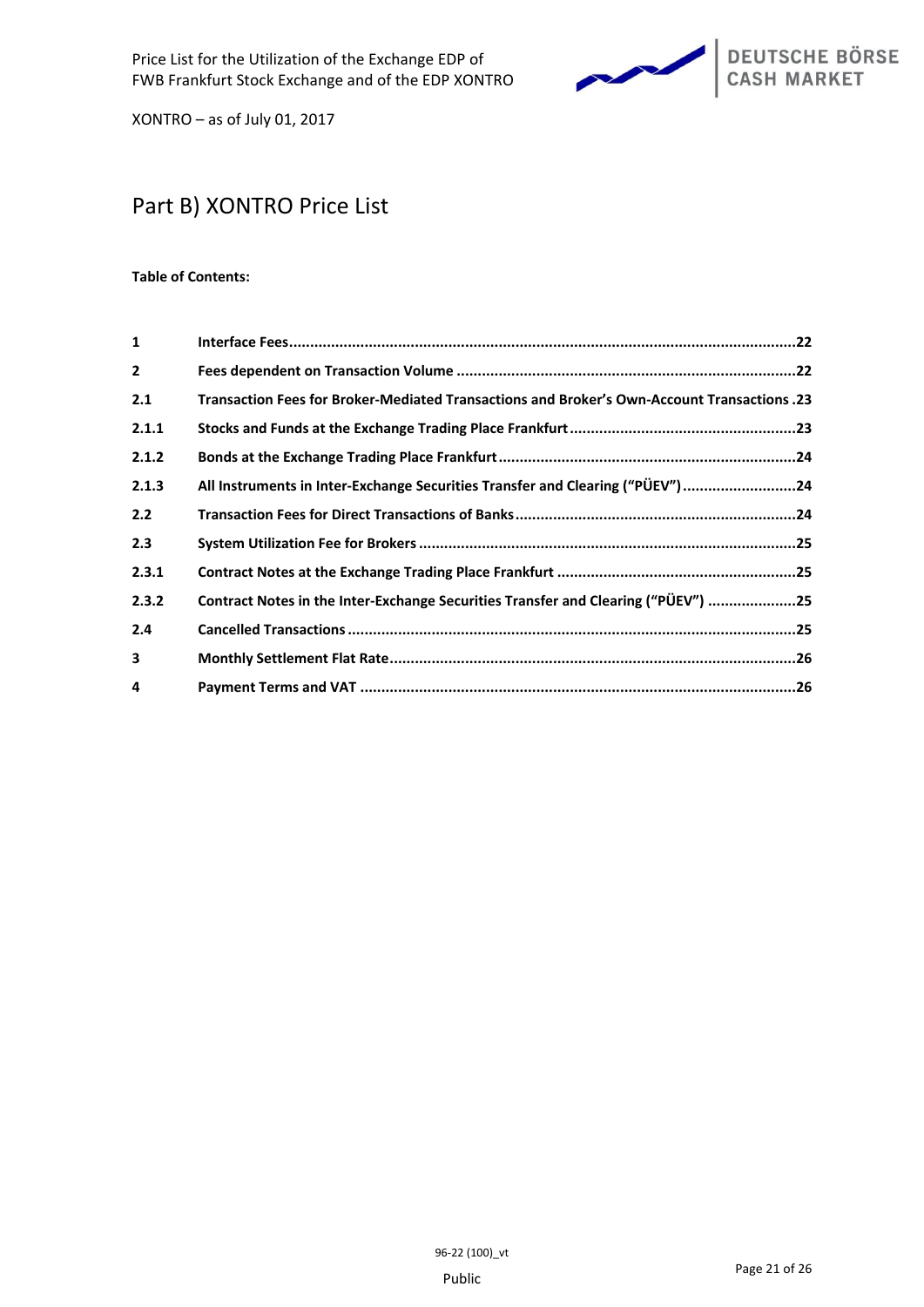

This Price List governs the fees charged by Deutsche Börse AG on the basis of the Connection Agreement to Trading Members of the Frankfurt Stock Exchange (FWB® ) for the services specified below. The respectively current version of the Price List forms an integral part of the Connection Agreement.

# **1 Interface Fees**

Fees for the interface to the XONTRO EDP (off-exchange trading and settlement system XONTRO) are differentiated according of the interface selected by the Trading Member. The technical connection via leased lines is provided on the basis of a separate agreement.

The following fees are payable for a Member interface to the off-exchange trading and settlement system XONTRO:

| Interface type                | <b>Member role</b> | Price per month |
|-------------------------------|--------------------|-----------------|
| System interface <sup>1</sup> | <b>Bank</b>        | 7,500€          |
| System interface              | <b>Broker</b>      | 0€              |
| Dialog interface              | <b>Bank</b>        | 0€              |
| Dialog interface              | <b>Broker</b>      | 0€              |
|                               |                    |                 |

**Table 1: Prices for interface types to XONTRO**

Changing the interface type is possible to the end of a month. Changing the interface type is free of charge.

# **2 Fees dependent on Transaction Volume**

Fees dependent on transaction volume are charged for utilization of the off-exchange trading and settlement system XONTRO at the exchange trading place Frankfurt<sup>2</sup> and in inter-exchange securities transfer and clearing ("PÜEV")<sup>3</sup> are charged to the Trading Member.

<sup>&</sup>lt;sup>1</sup> The fees for a system interface for banks are charged according to the principle: "system connection for banks at home stock exchange. This means that Members linked to XONTRO pay the fee as hitherto and only once to their home stock exchange, irrespective of membership at other floor trading exchanges.

<sup>&</sup>lt;sup>2</sup> Usage of the XONTRO EDP at exchange trading place Frankfurt represents off-exchange transactions which were concluded using exclusively Frankfurt CBF numbers (Clearstream Banking Frankfurt AG)

<sup>&</sup>lt;sup>3</sup> Utilization of the XONTRO EDP in inter-exchange and securities transfer and clearing represents off-exchange transactions which were concluded using CBF numbers (Clearstream Banking Frankfurt AG) from various exchange trading places.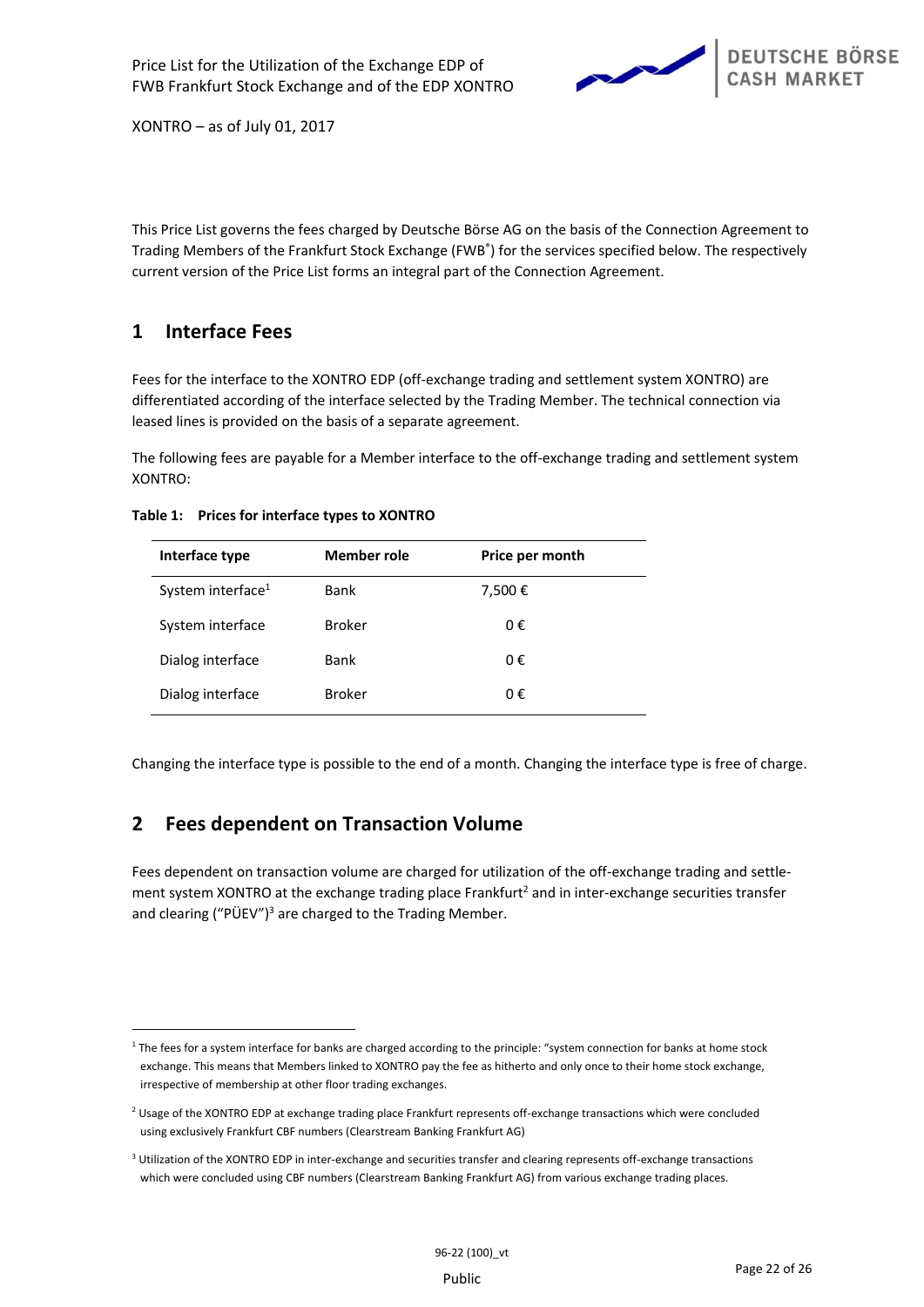

# **2.1 Transaction Fees for Broker-Mediated Transactions and Broker's Own-Account Transactions**

Members whose CBF number is assigned for settlement of broker-mediated transactions and broker's ownaccount transactions are charged for transactions entered at the exchange trading place Frankfurt and for issued contract notes in inter-exchange securities transfer and clearing ("PÜEV") in accordance with below regulations. Cancelled transactions are handled pursuant to section 2.4.

# **2.1.1 Stocks and Funds at the Exchange Trading Place Frankfurt**

The fee for transactions in stocks or funds entered at the exchange trading place Frankfurt – with the exception of "broker-mediated custodian to bank" transactions<sup>4</sup> – is calculated on the basis of the value of the transaction, according to below table.

# **Table 2: Transaction price per entry for stocks and funds at the exchange trading place Frankfurt – with the exception of "broker-mediated custodian to bank" transactions**

| Floor per<br>entry | Value-based price | Cap per<br>entry |
|--------------------|-------------------|------------------|
| 1€                 | basis points 3.80 | 19€              |

The floor applies if the value of the transaction is below 2,631.58  $\epsilon$ . The cap applies if the value of the transaction exceeds 50,000 €.

The fee for entries of transactions in stocks or funds at the exchange trading place Frankfurt based on a "broker-mediated custodian to bank" transaction is calculated independent of the value of the transaction according to the following table:

## **Table 3: Transaction price per entry for stocks and funds at the exchange trading place Frankfurt – "broker-mediated custodian to bank" transactions**

| Price per entry |  |
|-----------------|--|
| 1 €             |  |

<sup>&</sup>lt;sup>4</sup> "Broker-mediated custodian to bank" transactions must fulfil the following conditions:

entry by a Trading Member commissioned with mediation and conclusion of transactions (broker) not acting as Xetra Specialist in this particular transaction

<sup>-</sup> on one side of the trade only entries marked as broker own-account transactions for the financial institution acting as the broker's custodian, regardless if one or more entries are made

on the other side of the trade only entries for financial institutions (no "transactions between brokers"), regardless whether one or more entries are made or whether they are marked as broker own-account or not

no (preliminary or final) "Aufgabe" transactions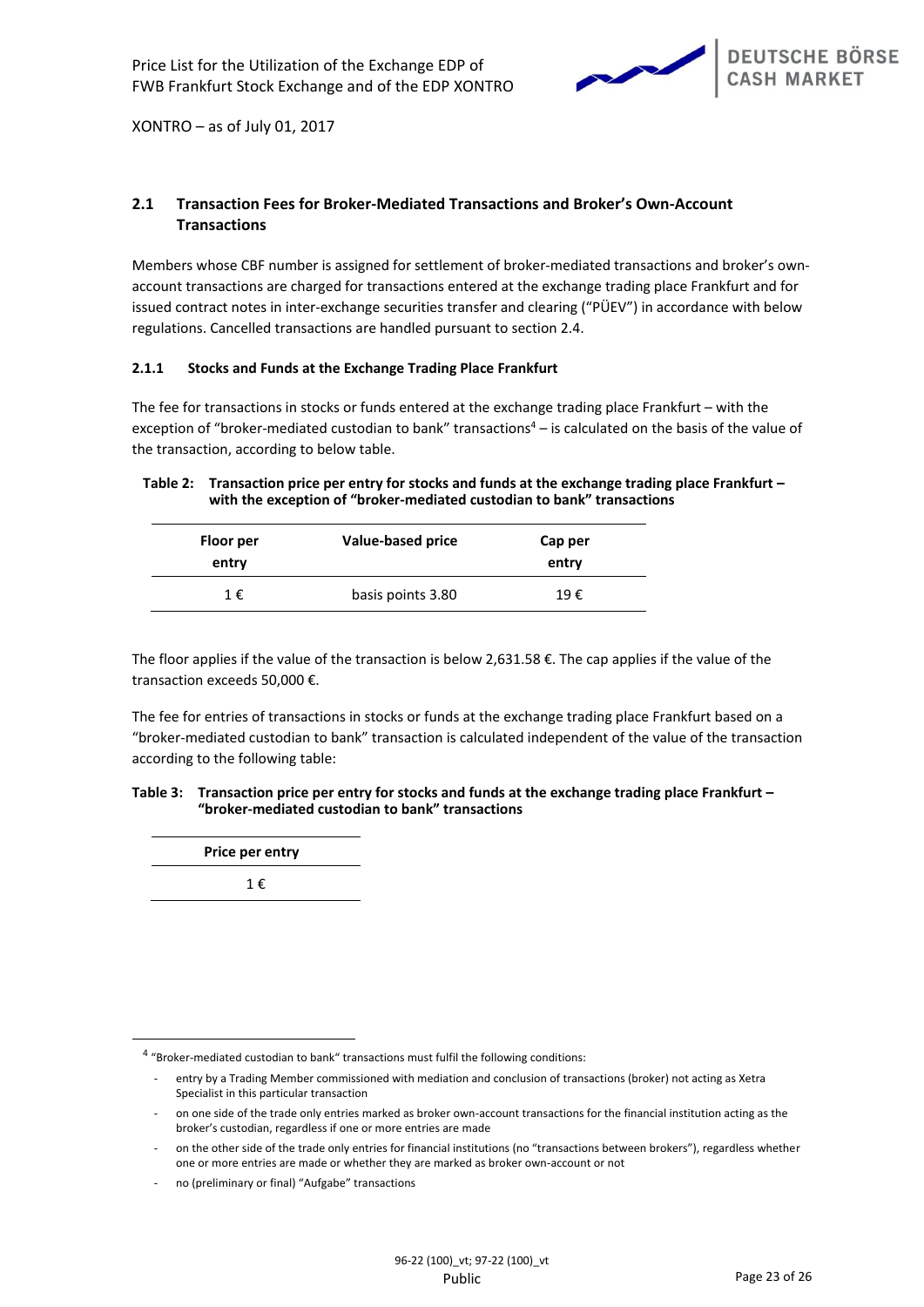

# **2.1.2 Bonds at the Exchange Trading Place Frankfurt**

The fee for entries of transactions in bonds at the exchange trading place Frankfurt – with the exception of "broker-mediated custodian to bank" transactions – is calculated on the basis of the value of the transaction, according to below table:

## **Table 4: Transaction price per entry for bonds at the exchange trading place Frankfurt – with the exception of "broker-mediated custodian to bank" transactions**

| Floor per entry | Value-based price | Cap per entry |
|-----------------|-------------------|---------------|
| 1€              | basis points 1.00 | 10€           |

The fee for entries of transactions in bonds at the exchange trading place Frankfurt based on a "brokermediated custodian to bank" transaction is calculated independent of the value of the transaction according to the following table:

### **Table 5: Transaction price per entry for bonds at the exchange trading place Frankfurt – "broker-mediated custodian to bank" transactions**

| Price per entry |  |
|-----------------|--|
| 3€              |  |

# **2.1.3 All Instruments in Inter-Exchange Securities Transfer and Clearing ("PÜEV")**

The fee for an issued contract note in inter-exchange securities transfer and clearing ("PÜEV") is calculated independent of the value of that issued contract note.

## **Table 6: Transaction prices per contract note for all instruments in inter-exchange securities transfer and clearing**

|                                                                  | Price per contract note |
|------------------------------------------------------------------|-------------------------|
| Broker "PÜEV" Buy-, Sell-, Compensation<br><b>Contract Notes</b> | 1.75 $\epsilon$         |
| "Aufgabe" Contract Notes                                         | ∩€                      |

# **2.2 Transaction Fees for Direct Transactions of Banks**

The fee for direct transactions of banks is charged for issued contract notes in accordance with below regulations. Cancelled transactions are handled pursuant to section 2.4.

The fee for issued contract notes at the exchange trading place Frankfurt and issued contract notes in interexchange securities transfer and clearing ("PÜEV") is calculated independent of the value of that issued contract note.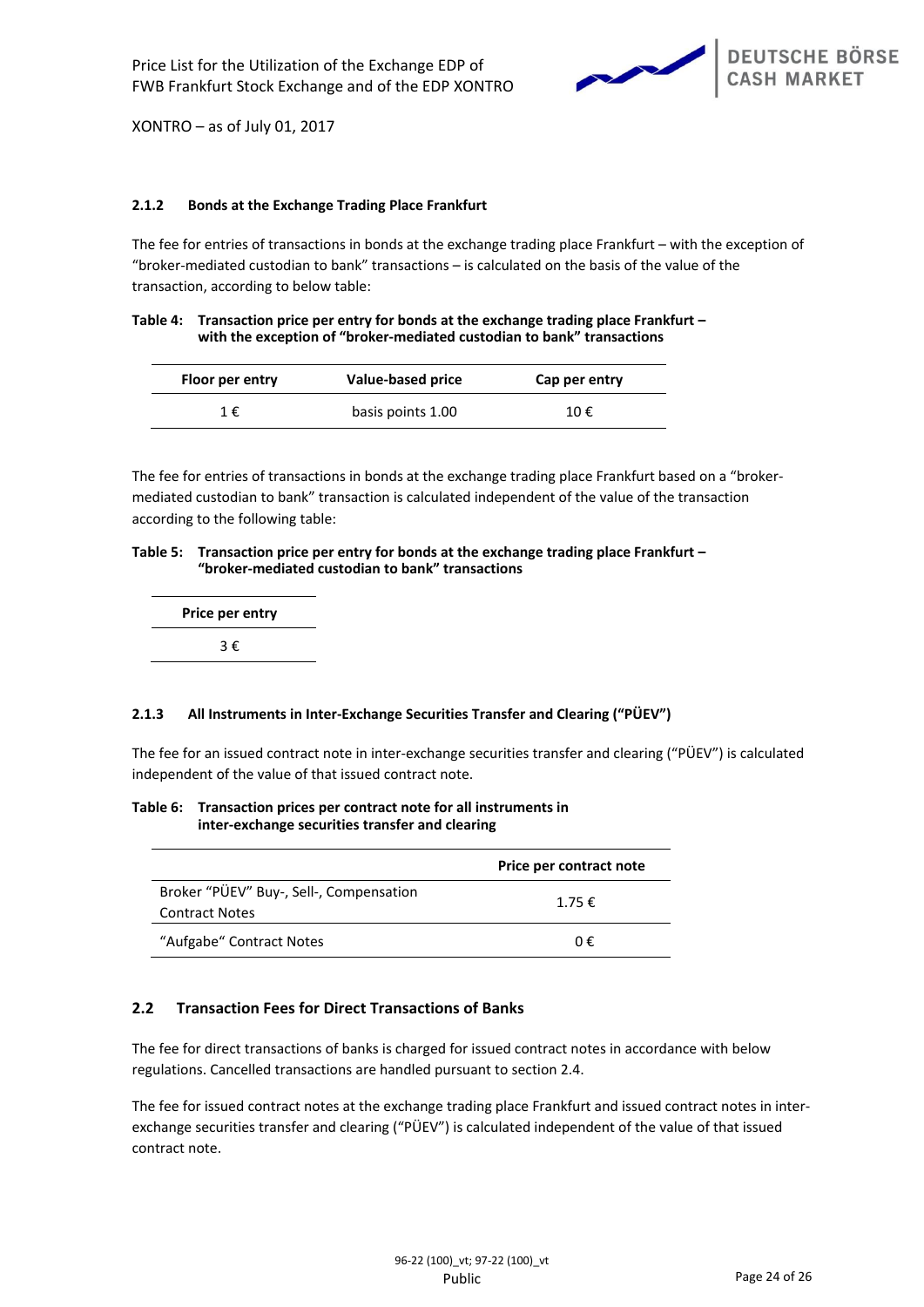

# **Table 7: Transaction price per contract note**

**Price per contract note**

0.06 €

# **2.3 System Utilization Fee for Brokers**

System utilization fees according to below regulations are charged to Members commissioned with mediation and conclusion of transactions (brokers) for the issuance of contract notes. Cancelled transactions are handled pursuant to section 2.4.

# **2.3.1 Contract Notes at the Exchange Trading Place Frankfurt**

The fee for the issuance of a contract note at the exchange trading place Frankfurt is calculated independent of the value of that contract note.

# **Table 8: System utilization fee per contract note for all instruments at the exchange trading place Frankfurt**

|                                   | Price per contract note |
|-----------------------------------|-------------------------|
| <b>Buy Contract Note</b>          | 0.17€                   |
| Sell Contract Note                | 0.17€                   |
| <b>Compensation Contract Note</b> | 0.17€                   |
| "Aufgabe" Contract Note           | 0.17€                   |

# **2.3.2 Contract Notes in the Inter-Exchange Securities Transfer and Clearing ("PÜEV")**

The fee for the issuance of a contract note in inter-exchange securities transfer and clearing ("PÜEV") is calculated independent from the value of that contract note.

# **Table 9: System utilization fee per contract note for all instruments in inter-exchange securities transfer and clearing**

|                                                                               | Price per contract note |
|-------------------------------------------------------------------------------|-------------------------|
| Broker "PÜEV" (Buy-, Sell-, "Aufgabe"-,<br><b>Compensation Contract Notes</b> | 0.17 f                  |
|                                                                               |                         |

# **2.4 Cancelled Transactions**

Within broker-mediated transactions and broker own-account transactions at the exchange trading place Frankfurt, no transaction fee is billed for orders which have completely been cancelled on the same day. For orders which have only partially been cancelled, a transaction fee according to the respective pricing